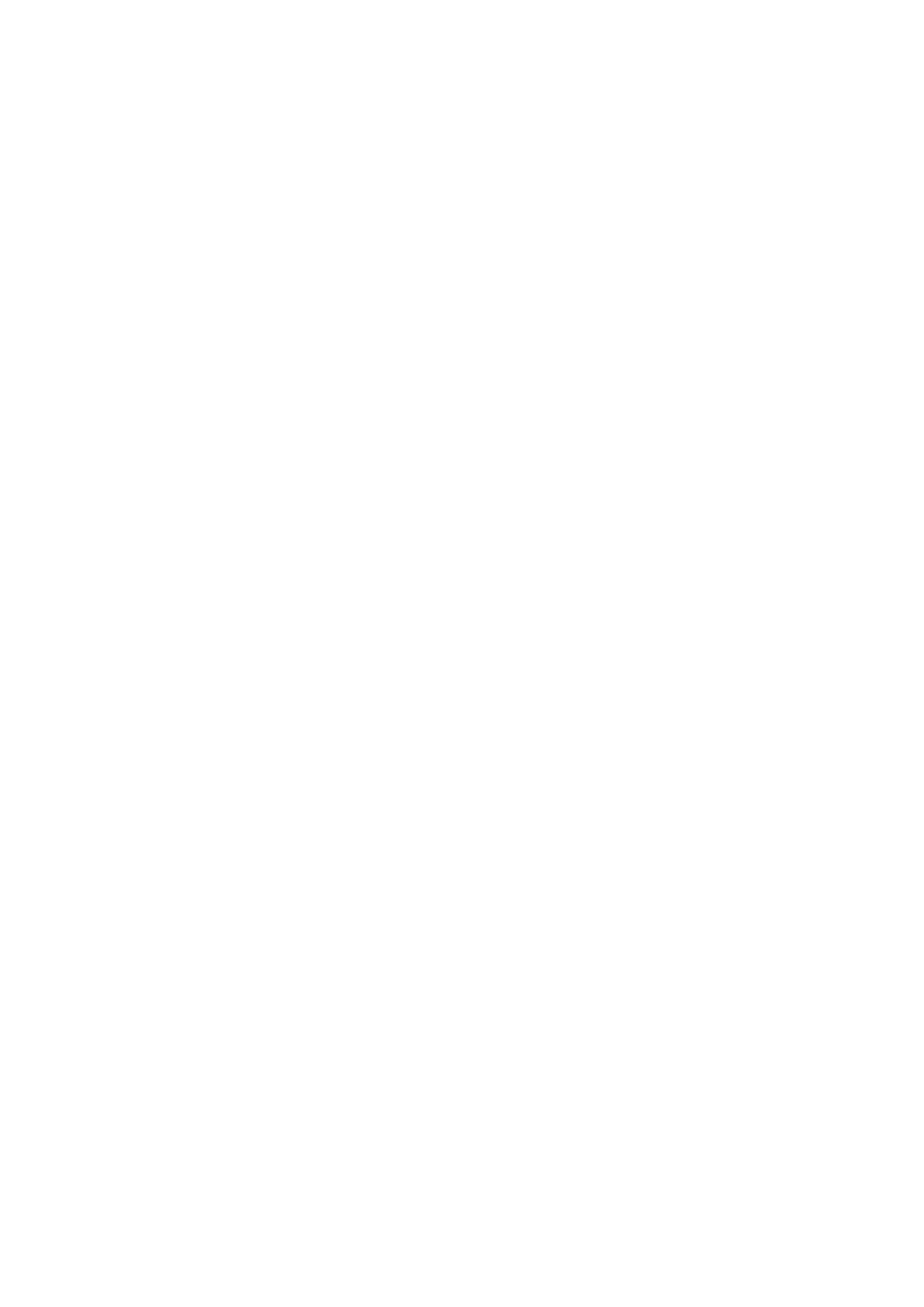#### **Table A-14.1. Estimated absorbed doses to the thyroids of adults in the first year after the accident for Fukushima Prefecture (excluding evacuated areas)**

|                   |                       | Average                                   |                     |                             | Estimated absorbed doses to thyroids of adults (mGy) |           |      |           |        |
|-------------------|-----------------------|-------------------------------------------|---------------------|-----------------------------|------------------------------------------------------|-----------|------|-----------|--------|
| Municipality      | Population<br>in 2010 | deposition<br>density of<br>$^{137}Cs$ on | External<br>(plume) | External<br>(ground)        | <i>Inhalation</i><br>(plume)                         | Ingestion |      | Total     |        |
|                   | (persons)             | soil<br>$(Bq/m^2)$                        | Mean                | Mean                        | Mean                                                 | Mean      | Mean | $5\%$ ile | 95%ile |
|                   |                       |                                           |                     | <b>Fukushima Prefecture</b> |                                                      |           |      |           |        |
| Aizubange Machi   | 17918                 | 39 454                                    | < 0.001             | 0.67                        | 0.16                                                 | 0.43      | 1.3  | 0.70      | 2.7    |
| Aizumisato Machi  | 24 631                | 14 5 23                                   | < 0.001             | 0.26                        | 0.14                                                 | 0.43      | 0.84 | 0.42      | 1.9    |
| Aizuwakamatsu Shi | 131 928               | 24 878                                    | < 0.001             | 0.52                        | 0.16                                                 | 0.43      | 1.1  | 0.60      | 2.4    |
| Asakawa Machi     | 7 4 0 2               | 23 748                                    | 0.001               | 0.43                        | 0.18                                                 | 0.43      | 1.0  | 0.54      | 2.3    |
| Bandai Machi      | 4 2 9 3               | 22 201                                    | < 0.001             | 0.45                        | 0.40                                                 | 0.43      | 1.3  | 0.63      | 3.1    |
| Date Shi          | 69 963                | 147 228                                   | 0.009               | 2.4                         | 3.3                                                  | 0.43      | 6.2  | 2.7       | 17     |
| Fukushima Shi     | 296 181               | 228 498                                   | 0.007               | 3.7                         | 3.1                                                  | 0.43      | 7.3  | 3.8       | 16     |
| Furudono Machi    | 6 3 7 4               | 21 963                                    | 0.003               | 0.39                        | 0.37                                                 | 0.43      | 1.2  | 0.60      | 2.8    |
| Hanawa Machi      | 10 663                | 19 9 76                                   | 0.002               | 0.36                        | 0.38                                                 | 0.43      | 1.2  | 0.57      | 2.9    |
| Hinoemata Mura    | 696                   | 2 4 3 4                                   | < 0.001             | 0.04                        | 0.006                                                | 0.43      | 0.48 | 0.13      | 1.3    |
| Hirata Mura       | 7595                  | 19 29 6                                   | 0.002               | 0.37                        | 0.22                                                 | 0.43      | 1.0  | 0.50      | 2.4    |
| Inawashiro Machi  | 16 982                | 24 633                                    | 0.001               | 0.42                        | 1.1                                                  | 0.43      | 1.9  | 0.82      | 5.4    |
| Ishikawa Machi    | 19 175                | 11789                                     | 0.001               | 0.21                        | 0.11                                                 | 0.43      | 0.75 | 0.34      | 1.8    |
| Iwaki Shi         | 354 297               | 26 3 8 5                                  | 0.009               | 0.74                        | 1.5                                                  | 0.43      | 2.7  | 0.97      | 7.7    |
| Izumizaki Mura    | 6949                  | 55 888                                    | 0.001               | 0.94                        | 0.15                                                 | 0.43      | 1.5  | 0.83      | 3.1    |
| Kagamiishi Machi  | 13 651                | 56 530                                    | 0.001               | 0.95                        | 0.18                                                 | 0.43      | 1.6  | 0.86      | 3.2    |
| Kaneyama Machi    | 2871                  | 3 1 6 1                                   | < 0.001             | 0.05                        | 0.008                                                | 0.43      | 0.49 | 0.18      | 1.3    |
| Kawamata Machi    | 16 847                | 93 168                                    | 0.005               | 1.6                         | 1.5                                                  | 0.43      | 3.5  | 1.5       | 11     |
| Kitakata Shi      | 55 824                | 20 684                                    | < 0.001             | 0.38                        | 0.14                                                 | 0.43      | 0.95 | 0.50      | 2.1    |
| Kitashiobara Mura | 3791                  | 49 371                                    | 0.001               | 0.85                        | 0.59                                                 | 0.43      | 1.9  | 0.88      | 4.7    |
| Koori Machi       | 14 708                | 208 246                                   | 0.011               | 3.3                         | 4.8                                                  | 0.43      | 8.6  | 4.3       | 22     |
| Koriyama Shi      | 341 781               | 162 070                                   | 0.002               | 2.6                         | $0.52\,$                                             | 0.43      | 3.5  | 2.1       | 6.8    |
| Kunimi Machi      | 9952                  | 88 661                                    | 0.007               | 1.5                         | 2.6                                                  | 0.43      | 4.5  | 2.0       | 13     |
| Miharu Machi      | 17942                 | 83 919                                    | 0.001               | 1.4                         | 0.23                                                 | 0.43      | 2.1  | 1.18      | 4.0    |
| Minamiaizu Machi  | 19 896                | 5 1 0 1                                   | < 0.001             | 0.09                        | 0.016                                                | 0.43      | 0.53 | 0.21      | 1.4    |
| Minamisoma Shi    | 40 941                | 109 472                                   | 0.043               | 1.8                         | 8.6                                                  | 0.43      | 11   | 2.8       | 43     |
| Mishima Machi     | 2 2 1 3               | 13 560                                    | < 0.001             | 0.23                        | 0.028                                                | 0.43      | 0.69 | 0.31      | 1.6    |
| Motomiya Shi      | 30 771                | 128 097                                   | 0.001               | 2.1                         | 0.81                                                 | 0.43      | 3.3  | 1.7       | 7.2    |
| Nakajima Mura     | 4 8 6 5               | 25 332                                    | 0.001               | 0.46                        | 0.12                                                 | 0.43      | 1.0  | 0.52      | 2.3    |
| Nihonmatsu Shi    | 63 751                | 197 153                                   | 0.004               | 3.1                         | 2.1                                                  | 0.43      | 5.7  | 2.9       | 13     |
| Nishiaizu Machi   | 8 2 3 7               | 6 1 9 3                                   | < 0.001             | 0.10                        | 0.054                                                | 0.43      | 0.59 | 0.25      | 1.5    |
| Nishigo Mura      | 18 615                | 96 014                                    | 0.001               | 1.5                         | 0.25                                                 | 0.43      | 2.2  | 1.25      | 4.3    |
| Ono Machi         | 11983                 | 21 434                                    | 0.002               | 0.38                        | 0.33                                                 | 0.43      | 1.1  | 0.50      | 3.0    |
| Otama Mura        | 8 1 3 0               | 162 855                                   | 0.002               | $2.6\,$                     | 1.6                                                  | 0.43      | 4.6  | 2.7       | 9.7    |
| Samegawa Mura     | 4 2 5 9               | 21 146                                    | 0.002               | 0.40                        | 0.30                                                 | 0.43      | 1.1  | 0.59      | 2.5    |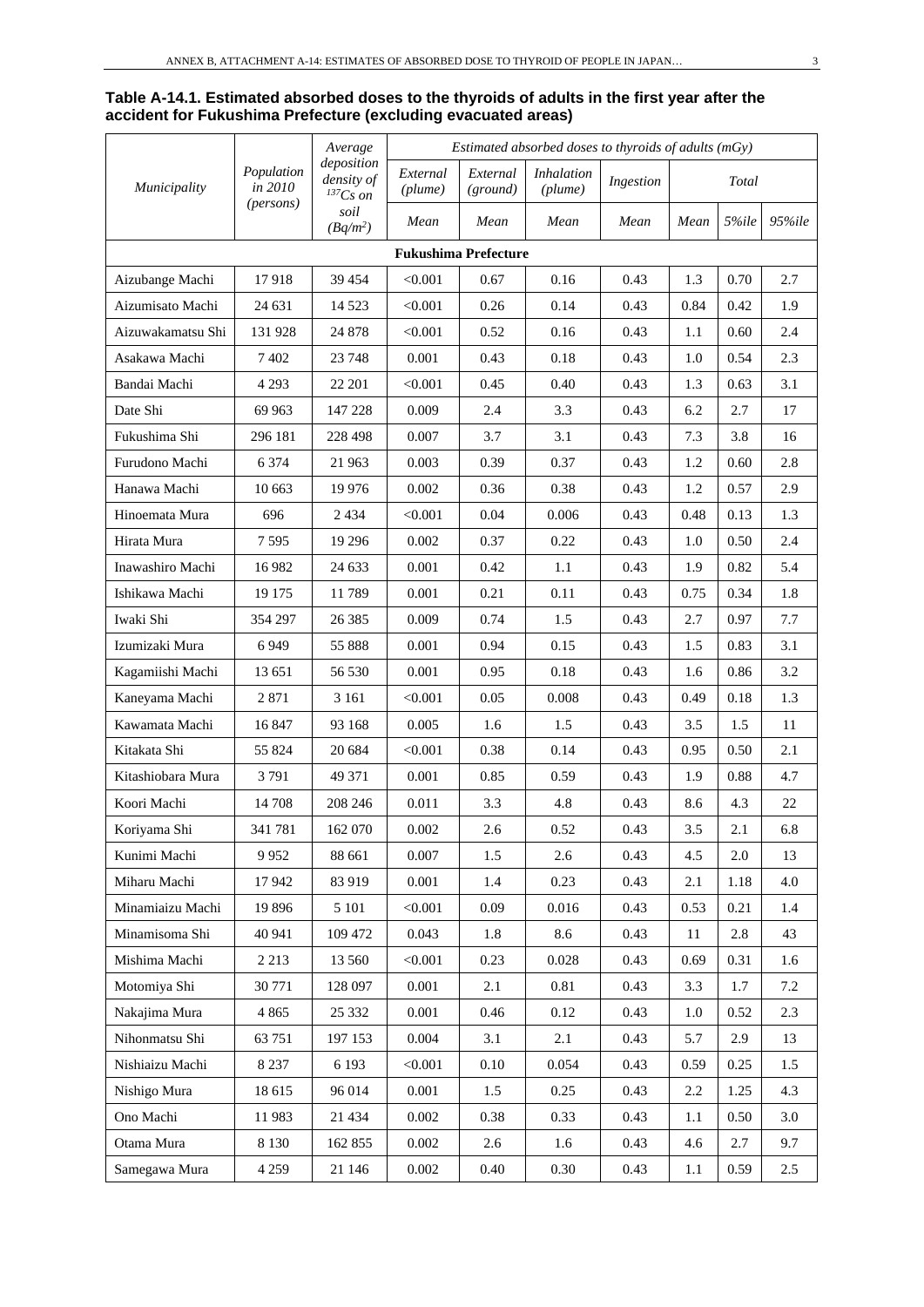|                 |                       | Average<br>deposition       |                     |                      | Estimated absorbed doses to thyroids of adults $(mGy)$ |           |      |       |            |
|-----------------|-----------------------|-----------------------------|---------------------|----------------------|--------------------------------------------------------|-----------|------|-------|------------|
| Municipality    | Population<br>in 2010 | density of<br>$^{137}Cs$ on | External<br>(plume) | External<br>(ground) | <i>Inhalation</i><br>(plume)                           | Ingestion |      | Total |            |
|                 | ( <i>persons</i> )    | soil<br>$(Bq/m^2)$          | Mean                | Mean                 | Mean                                                   | Mean      | Mean | 5%ile | $95\%$ ile |
| Shimogo Machi   | 7010                  | 3 3 7 6                     | < 0.001             | 0.20                 | 0.026                                                  | 0.43      | 0.65 | 0.27  | 1.6        |
| Shinchi Machi   | 9 0 3 9               | 55 233                      | 0.016               | 0.95                 | 2.9                                                    | 0.43      | 4.3  | 1.4   | 16         |
| Shirakawa Shi   | 66 544                | 71 676                      | 0.001               | 1.3                  | 0.27                                                   | 0.43      | 2.0  | 1.11  | 4.0        |
| Showa Mura      | 1632                  | 12 200                      | < 0.001             | 0.21                 | 0.039                                                  | 0.43      | 0.68 | 0.30  | 1.6        |
| Soma Shi        | 38 187                | 54 612                      | 0.022               | 0.92                 | 4.0                                                    | 0.43      | 5.4  | 1.6   | 20         |
| Sukagawa Shi    | 78 819                | 73 261                      | 0.001               | 1.2                  | 0.23                                                   | 0.43      | 1.9  | 1.01  | 3.9        |
| Tadami Machi    | 5 2 7 7               | 5 3 1 1                     | < 0.001             | 0.13                 | 0.012                                                  | 0.43      | 0.57 | 0.16  | 1.4        |
| Tamakawa Mura   | 7 2 9 5               | 15 751                      | 0.001               | 0.28                 | 0.12                                                   | 0.43      | 0.83 | 0.38  | 2.0        |
| Tamura Shi      | 40 231                | 34 945                      | 0.002               | 0.61                 | 0.42                                                   | 0.43      | 1.5  | 0.59  | 4.0        |
| Tanagura Machi  | 15 702                | 45 108                      | 0.003               | 0.75                 | 0.54                                                   | 0.43      | 1.7  | 0.87  | 4.2        |
| Ten-ei Mura     | 6589                  | 115 367                     | 0.001               | 1.8                  | 0.35                                                   | 0.43      | 2.6  | 1.5   | 5.2        |
| Yabuki Machi    | 18 688                | 33 530                      | 0.001               | 0.61                 | 0.10                                                   | 0.43      | 1.1  | 0.59  | 2.4        |
| Yamatsuri Machi | 6821                  | 6 3 2 4                     | < 0.001             | 0.29                 | 0.09                                                   | 0.43      | 0.80 | 0.38  | 1.9        |
| Yanaizu Machi   | 4 2 6 3               | 12 9 95                     | < 0.001             | 0.23                 | 0.075                                                  | 0.43      | 0.73 | 0.34  | 1.8        |
| Yugawa Mura     | 3455                  | 37 400                      | < 0.001             | 0.65                 | 0.17                                                   | 0.43      | 1.2  | 0.69  | 2.7        |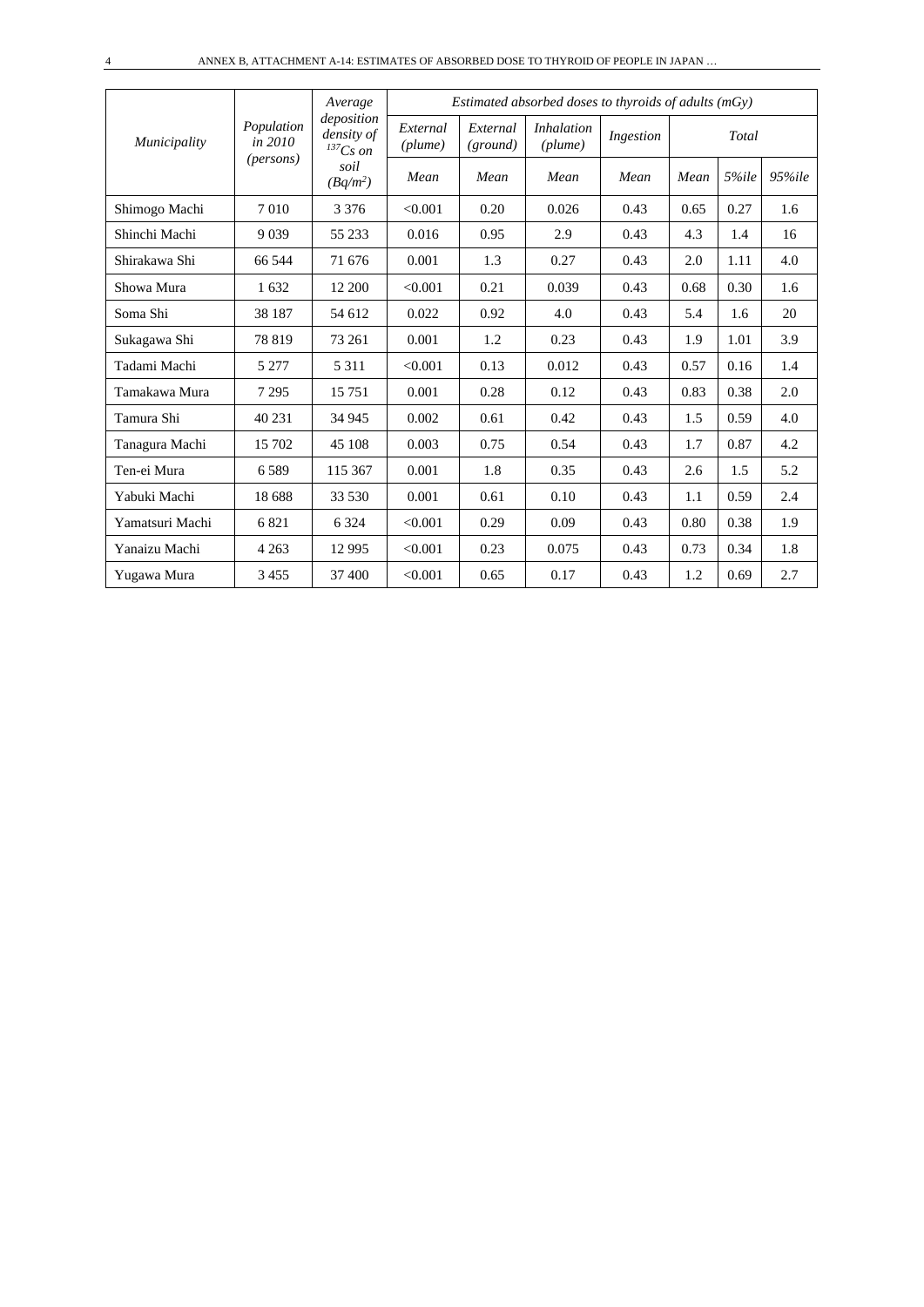|                   |                       | Average                                     |                     |                             | Estimated absorbed doses to thyroids of $10$ -year-old children (mGy) |           |      |       |            |
|-------------------|-----------------------|---------------------------------------------|---------------------|-----------------------------|-----------------------------------------------------------------------|-----------|------|-------|------------|
| Municipality      | Population<br>in 2010 | deposition<br>density of<br>${}^{137}Cs$ on | External<br>(plume) | External<br>(ground)        | <b>Inhalation</b><br>(plume)                                          | Ingestion |      | Total |            |
|                   | (persons)             | soil<br>$(Bq/m^2)$                          | Mean                | Mean                        | Mean                                                                  | Mean      | Mean | 5%ile | $95\%$ ile |
|                   |                       |                                             |                     | <b>Fukushima Prefecture</b> |                                                                       |           |      |       |            |
| Aizubange Machi   | 17918                 | 39 454                                      | < 0.001             | 0.76                        | 0.26                                                                  | 0.95      | 2.0  | 1.1   | 4.8        |
| Aizumisato Machi  | 24 631                | 14 5 23                                     | < 0.001             | 0.30                        | 0.23                                                                  | 0.95      | 1.5  | 0.68  | 3.8        |
| Aizuwakamatsu Shi | 131 928               | 24 878                                      | < 0.001             | 0.59                        | 0.26                                                                  | 0.95      | 1.8  | 0.92  | 4.2        |
| Asakawa Machi     | 7 4 0 2               | 23 748                                      | 0.001               | 0.49                        | 0.29                                                                  | 0.95      | 1.7  | 0.79  | 4.3        |
| Bandai Machi      | 4 2 9 3               | 22 201                                      | < 0.001             | 0.51                        | 0.65                                                                  | 0.95      | 2.1  | 1.0   | 5.3        |
| Date Shi          | 69 963                | 147 228                                     | 0.010               | 2.8                         | 5.5                                                                   | 0.95      | 9.3  | 3.6   | 27         |
| Fukushima Shi     | 296 181               | 228 498                                     | 0.008               | 4.2                         | 5.1                                                                   | 0.95      | 10   | 5.1   | 26         |
| Furudono Machi    | 6 3 7 4               | 21 963                                      | 0.003               | 0.44                        | 0.62                                                                  | 0.95      | 2.0  | 0.93  | 4.4        |
| Hanawa Machi      | 10 663                | 19 976                                      | 0.002               | 0.41                        | 0.63                                                                  | 0.95      | 2.0  | 0.97  | 5.3        |
| Hinoemata Mura    | 696                   | 2 4 3 4                                     | < 0.001             | 0.051                       | 0.010                                                                 | 0.95      | 1.0  | 0.28  | 2.9        |
| Hirata Mura       | 7 5 9 5               | 19 29 6                                     | 0.002               | 0.42                        | 0.37                                                                  | 0.95      | 1.7  | 0.78  | 4.7        |
| Inawashiro Machi  | 16982                 | 24 633                                      | 0.001               | 0.47                        | 1.8                                                                   | 0.95      | 3.2  | 1.4   | 8.7        |
| Ishikawa Machi    | 19 175                | 11789                                       | 0.001               | 0.23                        | 0.18                                                                  | 0.95      | 1.4  | 0.58  | 3.5        |
| Iwaki Shi         | 354 297               | 26 3 8 5                                    | 0.010               | 0.84                        | 2.4                                                                   | 0.95      | 4.2  | 1.5   | 13         |
| Izumizaki Mura    | 6949                  | 55 888                                      | 0.001               | 1.1                         | 0.25                                                                  | 0.95      | 2.3  | 1.2   | 5.3        |
| Kagamiishi Machi  | 13 651                | 56 530                                      | 0.001               | 1.1                         | 0.29                                                                  | 0.95      | 2.3  | 1.2   | 5.2        |
| Kaneyama Machi    | 2871                  | 3 1 6 1                                     | < 0.001             | 0.056                       | 0.013                                                                 | 0.95      | 1.0  | 0.43  | 3.0        |
| Kawamata Machi    | 16847                 | 93 168                                      | 0.005               | 1.8                         | 2.5                                                                   | 0.95      | 5.2  | 1.9   | 17         |
| Kitakata Shi      | 55 824                | 20 684                                      | < 0.001             | 0.44                        | 0.23                                                                  | 0.95      | 1.6  | 0.80  | 3.9        |
| Kitashiobara Mura | 3791                  | 49 371                                      | 0.001               | 0.96                        | 0.95                                                                  | 0.95      | 2.9  | 1.3   | 7.8        |
| Koori Machi       | 14 708                | 208 246                                     | 0.012               | 3.8                         | 8.0                                                                   | 0.95      | 13   | 6.0   | 33         |
| Koriyama Shi      | 341 781               | 162 070                                     | 0.002               | 2.9                         | 0.86                                                                  | 0.95      | 4.8  | 2.6   | 9.7        |
| Kunimi Machi      | 9952                  | 88 661                                      | 0.007               | 1.7                         | 4.3                                                                   | 0.95      | 7.0  | 3.0   | 20         |
| Miharu Machi      | 17942                 | 83 919                                      | 0.001               | 1.6                         | 0.38                                                                  | 0.95      | 2.9  | 1.6   | 6.3        |
| Minamiaizu Machi  | 19896                 | 5 1 0 1                                     | < 0.001             | 0.10                        | 0.025                                                                 | 0.95      | 1.1  | 0.40  | 2.8        |
| Minamisoma Shi    | 40 941                | 109 472                                     | 0.046               | $2.0\,$                     | 14                                                                    | 0.95      | 17   | 4.0   | 75         |
| Mishima Machi     | 2 2 1 3               | 13 560                                      | < 0.001             | 0.27                        | 0.045                                                                 | 0.95      | 1.3  | 0.47  | 3.2        |
| Motomiya Shi      | 30 771                | 128 097                                     | 0.002               | 2.4                         | 1.3                                                                   | 0.95      | 4.6  | 2.2   | 11         |
| Nakajima Mura     | 4 8 6 5               | 25 332                                      | 0.001               | 0.52                        | 0.20                                                                  | 0.95      | 1.7  | 0.89  | 4.3        |
| Nihonmatsu Shi    | 63 751                | 197 153                                     | 0.004               | 3.5                         | 3.5                                                                   | 0.95      | 8.0  | 3.9   | 20         |
| Nishiaizu Machi   | 8 2 3 7               | 6 1 9 3                                     | < 0.001             | 0.12                        | 0.088                                                                 | 0.95      | 1.2  | 0.47  | 3.4        |
| Nishigo Mura      | 18 615                | 96 014                                      | 0.001               | 1.7                         | 0.41                                                                  | 0.95      | 3.1  | 1.7   | 6.5        |
| Ono Machi         | 11983                 | 21 4 34                                     | 0.002               | 0.43                        | 0.55                                                                  | 0.95      | 1.9  | 0.86  | 5.4        |
| Otama Mura        | 8 1 3 0               | 162 855                                     | 0.002               | 3.0                         | 2.6                                                                   | 0.95      | 6.5  | 3.4   | 15         |
| Samegawa Mura     | 4 2 5 9               | 21 146                                      | 0.002               | 0.45                        | 0.50                                                                  | 0.95      | 1.9  | 0.93  | $4.4\,$    |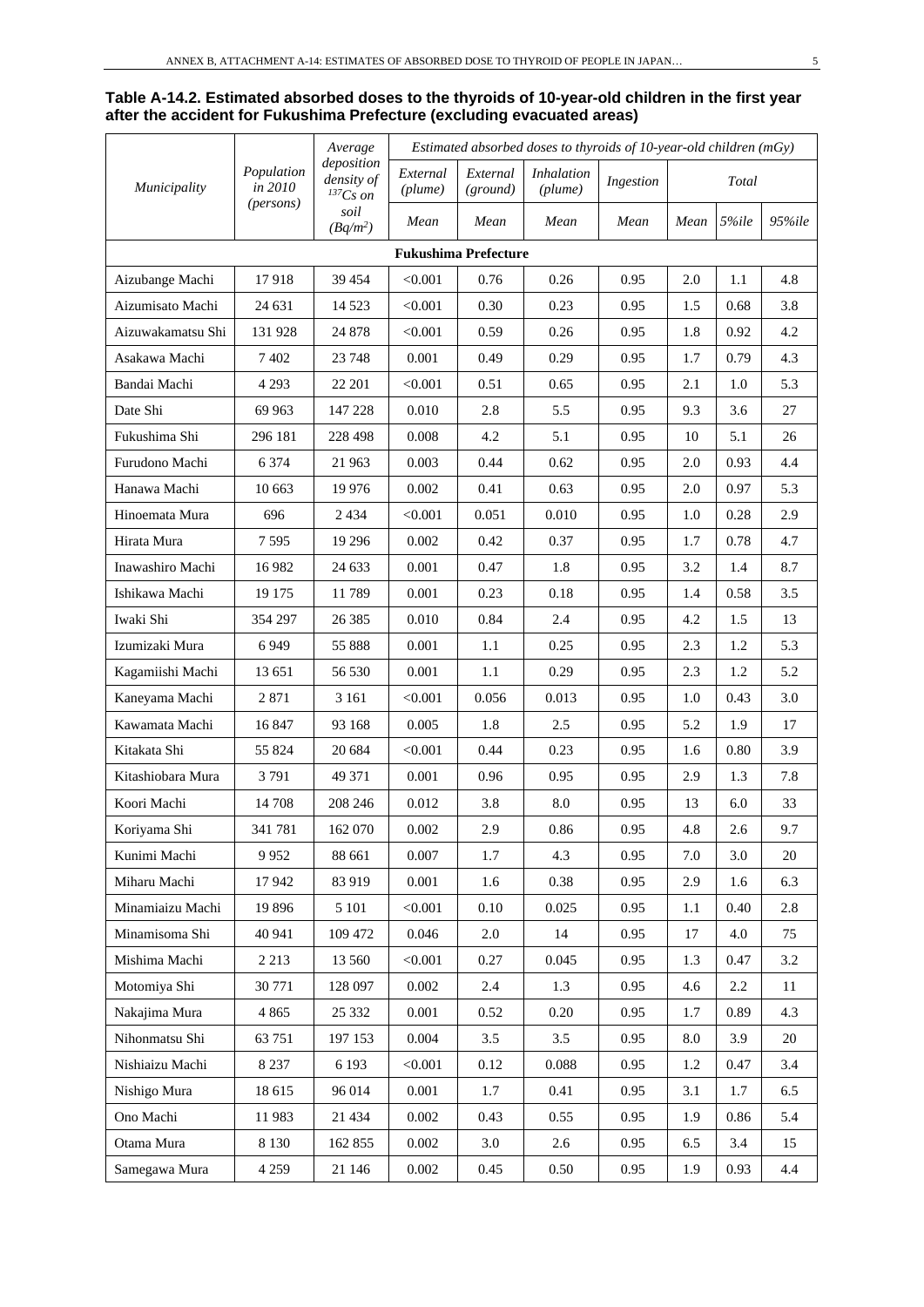|                 |                       | Average                                     |                     |                      | Estimated absorbed doses to thyroids of $10$ -year-old children (mGy) |           |      |       |        |
|-----------------|-----------------------|---------------------------------------------|---------------------|----------------------|-----------------------------------------------------------------------|-----------|------|-------|--------|
| Municipality    | Population<br>in 2010 | deposition<br>density of<br>${}^{137}Cs$ on | External<br>(plume) | External<br>(ground) | <i>Inhalation</i><br>$(\textit{plume})$                               | Ingestion |      | Total |        |
|                 | ( <i>persons</i> )    | soil<br>$(Bq/m^2)$                          | Mean                | Mean                 | Mean                                                                  | Mean      | Mean | 5%ile | 95%ile |
| Shimogo Machi   | 7010                  | 3 3 7 6                                     | < 0.001             | 0.23                 | 0.042                                                                 | 0.95      | 1.2  | 0.48  | 3.3    |
| Shinchi Machi   | 9 0 3 9               | 55 233                                      | 0.017               | 1.1                  | 4.9                                                                   | 0.95      | 6.9  | 2.2   | 23     |
| Shirakawa Shi   | 66 544                | 71 676                                      | 0.001               | 1.5                  | 0.44                                                                  | 0.95      | 2.9  | 1.5   | 6.3    |
| Showa Mura      | 1632                  | 12 200                                      | < 0.001             | 0.24                 | 0.064                                                                 | 0.95      | 1.3  | 0.51  | 3.2    |
| Soma Shi        | 38 187                | 54 612                                      | 0.024               | 1.0                  | 6.7                                                                   | 0.95      | 8.7  | 2.5   | 36     |
| Sukagawa Shi    | 78 819                | 73 261                                      | 0.001               | 1.4                  | 0.38                                                                  | 0.95      | 2.7  | 1.4   | 6.1    |
| Tadami Machi    | 5 2 7 7               | 5 3 1 1                                     | < 0.001             | 0.14                 | 0.019                                                                 | 0.95      | 1.1  | 0.31  | 3.0    |
| Tamakawa Mura   | 7 2 9 5               | 15 751                                      | 0.001               | 0.31                 | 0.20                                                                  | 0.95      | 1.5  | 0.64  | 3.6    |
| Tamura Shi      | 43 231                | 34 945                                      | 0.002               | 0.69                 | 0.69                                                                  | 0.95      | 2.3  | 0.90  | 6.5    |
| Tanagura Machi  | 15 702                | 45 108                                      | 0.003               | 0.85                 | 0.90                                                                  | 0.95      | 2.7  | 1.3   | 7.2    |
| Ten-ei Mura     | 6589                  | 115 367                                     | 0.002               | 2.1                  | 0.58                                                                  | 0.95      | 3.6  | 2.0   | 7.7    |
| Yabuki Machi    | 18 688                | 33 530                                      | 0.001               | 0.69                 | 0.16                                                                  | 0.95      | 1.8  | 0.83  | 4.0    |
| Yamatsuri Machi | 6821                  | 6 3 2 4                                     | < 0.001             | 0.32                 | 0.15                                                                  | 0.95      | 1.4  | 0.66  | 3.6    |
| Yanaizu Machi   | 4 2 6 3               | 12 9 95                                     | < 0.001             | 0.26                 | 0.12                                                                  | 0.95      | 1.3  | 0.57  | 3.4    |
| Yugawa Mura     | 3455                  | 37 400                                      | < 0.001             | 0.73                 | 0.27                                                                  | 0.95      | 2.0  | 1.0   | 4.4    |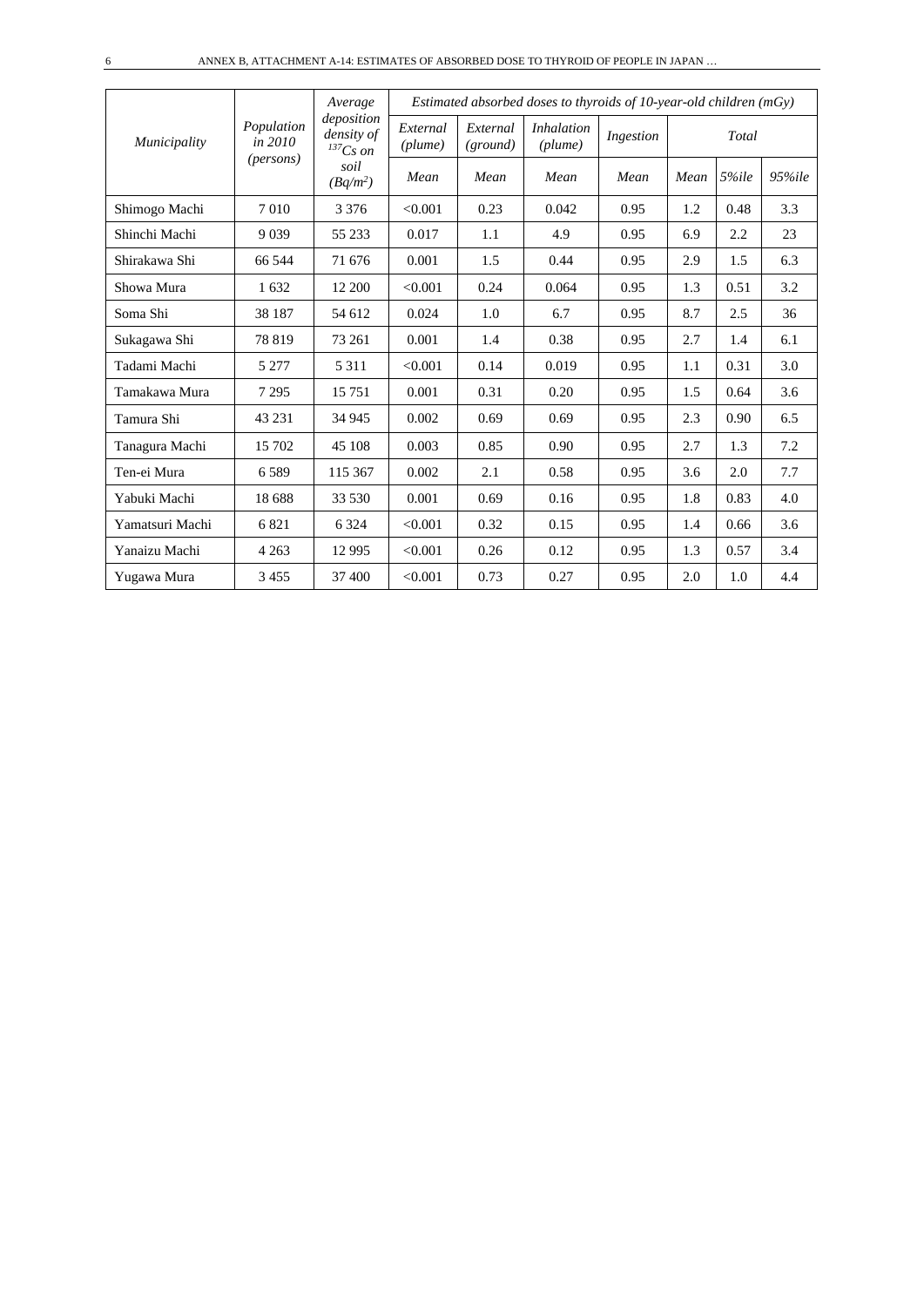#### **Table A-14.3. Estimated absorbed doses to the thyroids of 1-year-old infants in the first year after the accident for Fukushima Prefecture (excluding evacuated areas)**

|                   |                                    | Average<br>deposition               |                     |                             |                              | (mGv)     |      | Estimated absorbed doses to the thyroid of 1-year-old infants |            |  |  |
|-------------------|------------------------------------|-------------------------------------|---------------------|-----------------------------|------------------------------|-----------|------|---------------------------------------------------------------|------------|--|--|
| Municipality      | Population<br>in 2010<br>(persons) | density of<br>$^{137}Cs$ on<br>soil | External<br>(plume) | External<br>(ground)        | <b>Inhalation</b><br>(plume) | Ingestion |      | Total                                                         |            |  |  |
|                   |                                    | $(Bq/m^2)$                          | Mean                | Mean                        | Mean                         | Mean      | Mean | 5%ile                                                         | $95\%$ ile |  |  |
|                   |                                    |                                     |                     | <b>Fukushima Prefecture</b> |                              |           |      |                                                               |            |  |  |
| Aizubange Machi   | 17918                              | 39 454                              | < 0.001             | 0.88                        | 0.30                         | 1.1       | 2.3  | 1.2                                                           | 6.0        |  |  |
| Aizumisato Machi  | 24 631                             | 14 5 23                             | < 0.001             | 0.34                        | 0.27                         | 1.1       | 1.8  | 0.83                                                          | 4.4        |  |  |
| Aizuwakamatsu Shi | 131 928                            | 24 878                              | < 0.001             | 0.68                        | 0.30                         | 1.1       | 2.1  | 1.1                                                           | 4.9        |  |  |
| Asakawa Machi     | 7402                               | 23 748                              | 0.001               | 0.57                        | 0.35                         | 1.1       | 2.1  | 0.97                                                          | 5.3        |  |  |
| Bandai Machi      | 4 2 9 3                            | 22 201                              | < 0.001             | 0.59                        | 0.75                         | 1.1       | 2.5  | 1.2                                                           | 6.0        |  |  |
| Date Shi          | 69 963                             | 147 228                             | 0.009               | 3.2                         | 6.6                          | 1.1       | 11   | 4.2                                                           | 31         |  |  |
| Fukushima Shi     | 296 181                            | 228 498                             | 0.007               | 4.8                         | 6.1                          | 1.1       | 12   | 6.0                                                           | 30         |  |  |
| Furudono Machi    | 6 3 7 4                            | 21 963                              | 0.003               | 0.51                        | 0.75                         | 1.1       | 2.4  | 1.1                                                           | 5.8        |  |  |
| Hanawa Machi      | 10 663                             | 19 9 76                             | 0.002               | 0.47                        | 0.76                         | 1.1       | 2.4  | 1.2                                                           | 6.7        |  |  |
| Hinoemata Mura    | 696                                | 2 4 3 4                             | < 0.001             | 0.058                       | 0.012                        | 1.1       | 1.2  | 0.33                                                          | 3.5        |  |  |
| Hirata Mura       | 7595                               | 19 29 6                             | 0.002               | 0.48                        | 0.45                         | 1.1       | 2.1  | 1.0                                                           | 6.4        |  |  |
| Inawashiro Machi  | 16 982                             | 24 633                              | 0.001               | 0.54                        | 2.0                          | 1.1       | 3.7  | 1.6                                                           | 10         |  |  |
| Ishikawa Machi    | 19 175                             | 11789                               | 0.001               | 0.27                        | 0.22                         | 1.1       | 1.6  | 0.72                                                          | 4.0        |  |  |
| Iwaki Shi         | 354 297                            | 26 38 5                             | 0.010               | 0.97                        | 2.9                          | 1.1       | 5.1  | 1.7                                                           | 17         |  |  |
| Izumizaki Mura    | 6949                               | 55 888                              | 0.001               | 1.2                         | 0.30                         | 1.1       | 2.7  | 1.3                                                           | 5.9        |  |  |
| Kagamiishi Machi  | 13 651                             | 56 530                              | 0.001               | 1.2                         | 0.35                         | 1.1       | 2.7  | 1.3                                                           | 5.6        |  |  |
| Kaneyama Machi    | 2871                               | 3 1 6 1                             | < 0.001             | 0.064                       | 0.014                        | 1.1       | 1.2  | 0.54                                                          | 3.9        |  |  |
| Kawamata Machi    | 16 847                             | 93 168                              | 0.005               | 2.1                         | 2.9                          | 1.1       | 6.1  | 2.2                                                           | 22         |  |  |
| Kitakata Shi      | 55 824                             | 20 684                              | < 0.001             | 0.50                        | 0.26                         | 1.1       | 1.9  | 0.94                                                          | 4.6        |  |  |
| Kitashiobara Mura | 3791                               | 49 371                              | 0.001               | 1.1                         | 1.1                          | 1.1       | 3.4  | 1.3                                                           | 8.5        |  |  |
| Koori Machi       | 14 708                             | 208 246                             | 0.012               | 4.3                         | 9.5                          | 1.1       | 15   | 7.0                                                           | 39         |  |  |
| Koriyama Shi      | 341 781                            | 162 070                             | 0.002               | 3.4                         | $1.0\,$                      | 1.1       | 5.5  | 3.1                                                           | $11\,$     |  |  |
| Kunimi Machi      | 9952                               | 88 661                              | 0.007               | 1.9                         | 5.1                          | 1.1       | 8.2  | 3.4                                                           | 25         |  |  |
| Miharu Machi      | 17942                              | 83 919                              | 0.001               | 1.8                         | 0.45                         | 1.1       | 3.4  | 1.9                                                           | 6.9        |  |  |
| Minamiaizu Machi  | 19 896                             | 5 1 0 1                             | < 0.001             | 0.12                        | 0.029                        | 1.1       | 1.3  | 0.47                                                          | 3.3        |  |  |
| Minamisoma Shi    | 40 941                             | 109 472                             | 0.044               | 2.4                         | 17                           | 1.1       | 21   | 4.7                                                           | 93         |  |  |
| Mishima Machi     | 2 2 1 3                            | 13 560                              | < 0.001             | 0.31                        | 0.052                        | 1.1       | 1.5  | 0.61                                                          | 3.9        |  |  |
| Motomiya Shi      | 30 771                             | 128 097                             | 0.001               | 2.7                         | 1.5                          | 1.1       | 5.4  | 2.6                                                           | 13         |  |  |
| Nakajima Mura     | 4 8 6 5                            | 25 332                              | 0.001               | 0.60                        | 0.24                         | 1.1       | 2.0  | 0.97                                                          | 4.6        |  |  |
| Nihonmatsu Shi    | 63 751                             | 197 153                             | 0.004               | 4.0                         | 4.1                          | $1.1\,$   | 9.3  | 4.4                                                           | 23         |  |  |
| Nishiaizu Machi   | 8 2 3 7                            | 6 1 9 3                             | < 0.001             | 0.14                        | 0.10                         | 1.1       | 1.4  | 0.54                                                          | 3.8        |  |  |
| Nishigo Mura      | 18 615                             | 96 014                              | 0.001               | 2.0                         | 0.49                         | 1.1       | 3.6  | 2.0                                                           | 7.7        |  |  |
| Ono Machi         | 11983                              | 21 4 34                             | 0.002               | 0.49                        | 0.66                         | 1.1       | 2.3  | 1.1                                                           | 6.9        |  |  |
| Otama Mura        | 8 1 3 0                            | 162 855                             | 0.002               | 3.4                         | $3.0\,$                      | 1.1       | 7.6  | 4.1                                                           | 16         |  |  |
| Samegawa Mura     | 4 2 5 9                            | 21 146                              | 0.002               | 0.52                        | 0.60                         | $1.1\,$   | 2.3  | 1.2                                                           | 4.3        |  |  |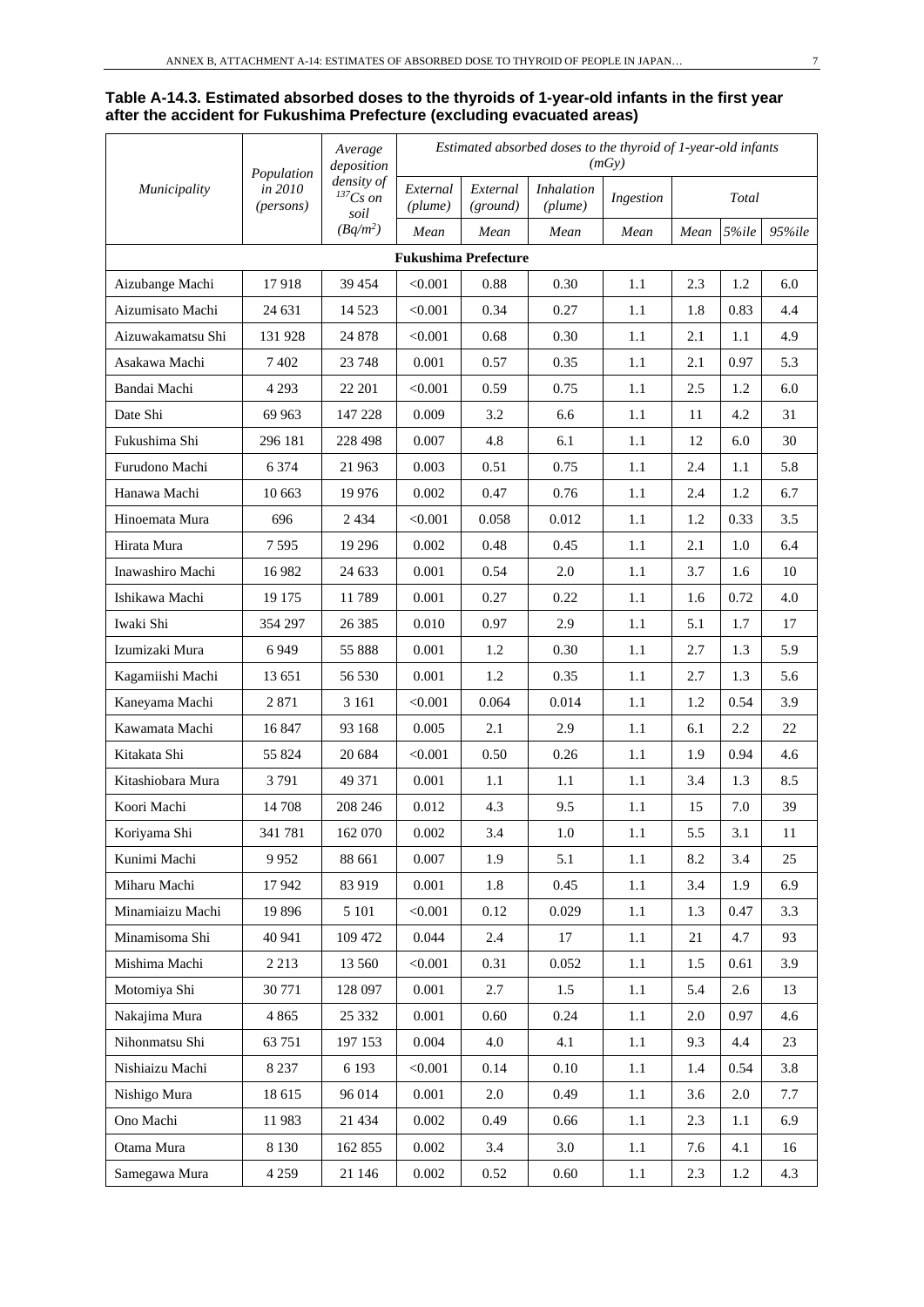|                 | Population                    | Average<br>deposition               | Estimated absorbed doses to the thyroid of 1-year-old infants<br>(mGy) |                      |                              |           |      |       |        |  |  |  |
|-----------------|-------------------------------|-------------------------------------|------------------------------------------------------------------------|----------------------|------------------------------|-----------|------|-------|--------|--|--|--|
| Municipality    | in 2010<br>( <i>persons</i> ) | density of<br>$^{137}Cs$ on<br>soil | External<br>(plume)                                                    | External<br>(ground) | <i>Inhalation</i><br>(plume) | Ingestion |      | Total |        |  |  |  |
|                 |                               | $(Bq/m^2)$                          | Mean                                                                   | Mean                 | Mean                         | Mean      | Mean | 5%ile | 95%ile |  |  |  |
| Shimogo Machi   | 7010                          | 3 3 7 6                             | < 0.001                                                                | 0.26                 | 0.048                        | 1.1       | 1.4  | 0.56  | 3.6    |  |  |  |
| Shinchi Machi   | 9 0 3 9                       | 55 233                              | 0.017                                                                  | 1.2                  | 5.9                          | 1.1       | 8.3  | 2.5   | 27     |  |  |  |
| Shirakawa Shi   | 66 544                        | 71 676                              | 0.001                                                                  | 1.7                  | 0.53                         | 1.1       | 3.4  | 1.7   | 7.5    |  |  |  |
| Showa Mura      | 1632                          | 12 200                              | < 0.001                                                                | 0.28                 | 0.073                        | 1.1       | 1.5  | 0.59  | 3.2    |  |  |  |
| Soma Shi        | 38 187                        | 54 612                              | 0.023                                                                  | 1.2                  | 8.1                          | 1.1       | 10   | 3.0   | 44     |  |  |  |
| Sukagawa Shi    | 78 819                        | 73 261                              | 0.001                                                                  | 1.6                  | 0.45                         | 1.1       | 3.2  | 1.6   | 7.3    |  |  |  |
| Tadami Machi    | 5 2 7 7                       | 5 3 1 1                             | < 0.001                                                                | 0.17                 | 0.022                        | 1.1       | 1.3  | 0.36  | 3.6    |  |  |  |
| Tamakawa Mura   | 7 2 9 5                       | 15751                               | 0.001                                                                  | 0.36                 | 0.25                         | 1.1       | 1.7  | 0.79  | 4.1    |  |  |  |
| Tamura Shi      | 40 231                        | 34 945                              | 0.002                                                                  | 0.79                 | 0.82                         | 1.1       | 2.8  | 1.1   | 7.5    |  |  |  |
| Tanagura Machi  | 15 702                        | 45 108                              | 0.003                                                                  | 0.98                 | 1.09                         | 1.1       | 3.2  | 1.5   | 9.3    |  |  |  |
| Ten-ei Mura     | 6589                          | 115 367                             | 0.002                                                                  | 2.4                  | 0.69                         | 1.1       | 4.2  | 2.3   | 8.2    |  |  |  |
| Yabuki Machi    | 18 688                        | 33 530                              | 0.001                                                                  | 0.79                 | 0.20                         | 1.1       | 2.1  | 1.0   | 4.9    |  |  |  |
| Yamatsuri Machi | 6821                          | 6 3 2 4                             | < 0.001                                                                | 0.37                 | 0.18                         | 1.1       | 1.7  | 0.77  | 4.9    |  |  |  |
| Yanaizu Machi   | 4 2 6 3                       | 12 9 95                             | < 0.001                                                                | 0.29                 | 0.14                         | 1.1       | 1.6  | 0.72  | 3.6    |  |  |  |
| Yugawa Mura     | 3 4 5 5                       | 37 400                              | < 0.001                                                                | 0.84                 | 0.31                         | 1.1       | 2.3  | 1.4   | 5.4    |  |  |  |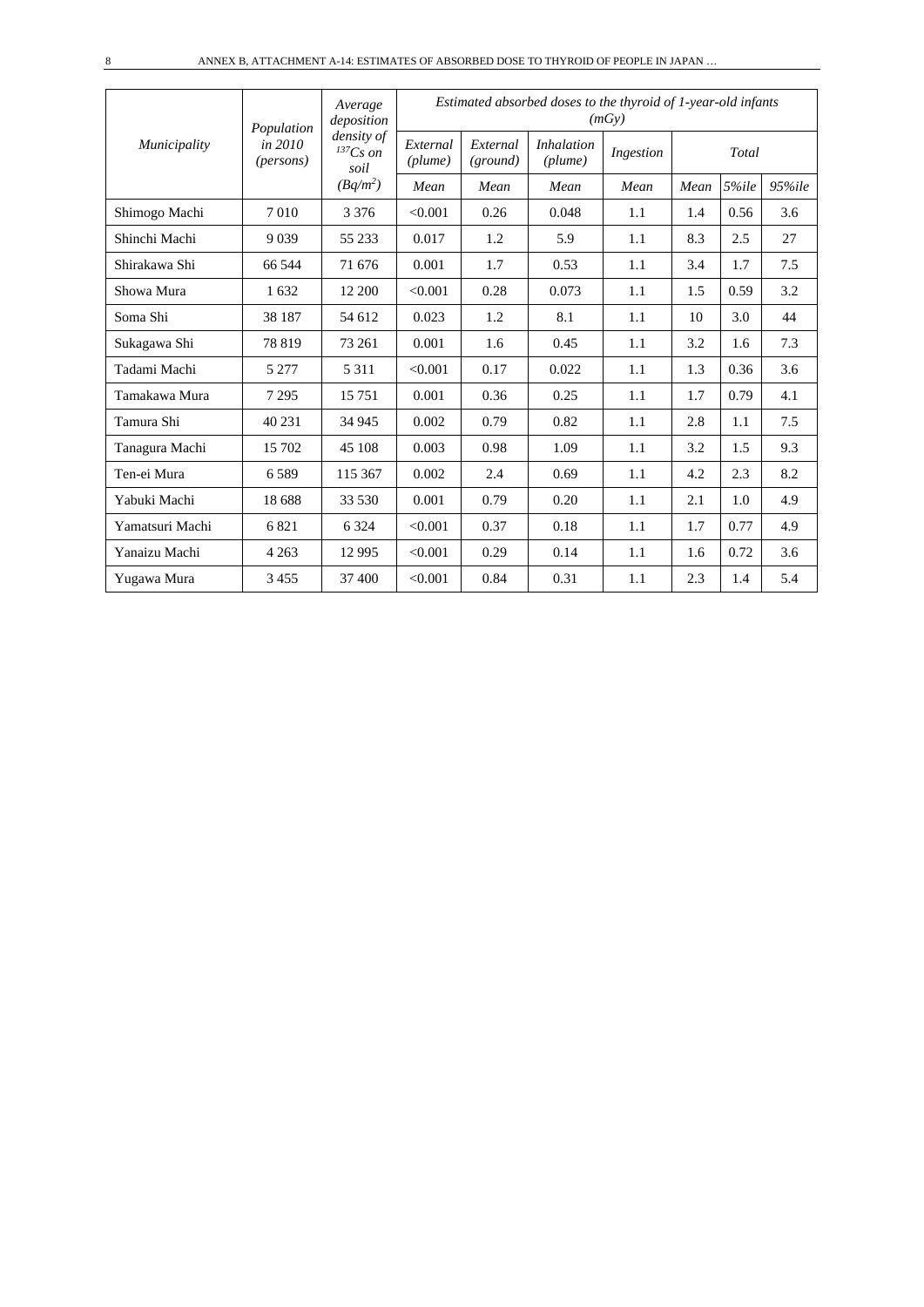#### **Table A-14.4. Estimated absorbed doses to the thyroids of adults in the first year after the accident for prefectures neighbouring Fukushima Prefecture**

|                       |                       | Average                                     |                           |                      |                              |           | Estimated absorbed doses to the thyroids of adults (mGy) |       |            |  |  |  |  |  |
|-----------------------|-----------------------|---------------------------------------------|---------------------------|----------------------|------------------------------|-----------|----------------------------------------------------------|-------|------------|--|--|--|--|--|
| Municipality          | Population<br>in 2010 | deposition<br>density of<br>${}^{137}Cs$ on | External<br>(plume)       | External<br>(ground) | <b>Inhalation</b><br>(plume) | Ingestion |                                                          | Total |            |  |  |  |  |  |
|                       | ( <i>persons</i> )    | soil<br>$(Bq/m^2)$                          | Mean                      | Mean                 | Mean                         | Mean      | Mean                                                     | 5%ile | $95\%$ ile |  |  |  |  |  |
|                       |                       |                                             | <b>Ibaraki Prefecture</b> |                      |                              |           |                                                          |       |            |  |  |  |  |  |
| Daigo Machi           | 22 077                | 9 2 3 3                                     | 0.001                     | 0.17                 | 0.15                         | 0.11      | 0.43                                                     | 0.10  | 1.0        |  |  |  |  |  |
| Hitachi Shi           | 14753                 | 27 36 6                                     | 0.008                     | 0.48                 | 1.2                          | 0.11      | 1.8                                                      | 0.39  | 7.1        |  |  |  |  |  |
| Hitachiomiya Shi      | 2512                  | 8 2 2 0                                     | 0.001                     | 0.15                 | 0.13                         | 0.11      | 0.39                                                     | 0.10  | 0.90       |  |  |  |  |  |
| Hitachiota Shi        | 5 1 8 8               | 6 3 5 8                                     | < 0.001                   | 0.14                 | 0.08                         | 0.11      | 0.34                                                     | 0.08  | 0.72       |  |  |  |  |  |
| Kitaibaraki Shi       | 49 847                | 16821                                       | 0.004                     | 0.52                 | 0.62                         | 0.11      | 1.3                                                      | 0.27  | 3.9        |  |  |  |  |  |
| Takahagi Shi          | 32 207                | 26 854                                      | 0.008                     | 0.76                 | 1.3                          | 0.11      | 2.2                                                      | 0.48  | 7.9        |  |  |  |  |  |
|                       |                       |                                             | <b>Miyagi Prefecture</b>  |                      |                              |           |                                                          |       |            |  |  |  |  |  |
| Higashimatsushima Shi | 43 611                | 7050                                        | 0.008                     | 0.13                 | 1.2                          | 0.11      | 1.4                                                      | 0.32  | 5.9        |  |  |  |  |  |
| Iwanuma Shi           | 42 842                | 16 08 1                                     | 0.004                     | 0.29                 | 0.9                          | 0.11      | 1.3                                                      | 0.30  | 4.5        |  |  |  |  |  |
| Kakuda Shi            | 33783                 | 37016                                       | 0.004                     | 0.64                 | 0.9                          | 0.11      | 1.7                                                      | 0.38  | 5.0        |  |  |  |  |  |
| Kawasaki Machi        | 10 5 17               | 9496                                        | 0.001                     | 0.18                 | 0.4                          | 0.11      | 0.67                                                     | 0.12  | 2.9        |  |  |  |  |  |
| Marumori Machi        | 16 632                | 49 610                                      | 0.004                     | 0.88                 | 1.0                          | 0.11      | 2.0                                                      | 0.44  | 5.6        |  |  |  |  |  |
| Murata Machi          | 12 390                | 14 629                                      | 0.001                     | 0.26                 | 0.3                          | 0.11      | 0.72                                                     | 0.15  | 2.1        |  |  |  |  |  |
| Natori Shi            | 75 306                | 14 709                                      | 0.004                     | 0.37                 | 1.0                          | 0.11      | 1.5                                                      | 0.34  | 5.5        |  |  |  |  |  |
| Ogawara Machi         | 23 3 98               | 33 604                                      | 0.002                     | 0.58                 | 0.5                          | 0.11      | 1.2                                                      | 0.28  | 2.8        |  |  |  |  |  |
| Rifu Cho              | 32 611                | 14 7 20                                     | 0.008                     | 0.26                 | 1.8                          | 0.11      | 2.2                                                      | 0.53  | 8.4        |  |  |  |  |  |
| Sendai Shi            | 1 0 1 4 2 0 8         | 10 674                                      | 0.001                     | 0.19                 | 0.3                          | 0.11      | 0.60                                                     | 0.13  | 1.8        |  |  |  |  |  |
| Shibata Machi         | 39 490                | 29 017                                      | 0.002                     | 0.49                 | 0.46                         | 0.11      | 1.1                                                      | 0.24  | 2.8        |  |  |  |  |  |
| Shichigahama Machi    | 22 259                | 7680                                        | 0.004                     | 0.14                 | 0.74                         | 0.11      | 1.0                                                      | 0.28  | 4.2        |  |  |  |  |  |
| Shichikashuku Machi   | 1871                  | 9 2 6 4                                     | 0.001                     | 0.18                 | 0.21                         | 0.11      | 0.51                                                     | 0.11  | 1.4        |  |  |  |  |  |
| Shiogama Shi          | 56 266                | 13 640                                      | 0.007                     | 0.25                 | 1.45                         | 0.11      | 1.8                                                      | 0.47  | 7.5        |  |  |  |  |  |
| Shiroishi Shi         | 39 696                | 31 054                                      | $0.001\,$                 | 0.53                 | 0.35                         | 0.11      | $1.0\,$                                                  | 0.19  | $2.8\,$    |  |  |  |  |  |
| Tagajo Shi            | 64 922                | 15 380                                      | 0.007                     | 0.28                 | 1.50                         | 0.11      | 1.9                                                      | 0.59  | 9.2        |  |  |  |  |  |
| Watari Cho            | 35 776                | 26 777                                      | 0.008                     | 0.46                 | 1.54                         | 0.11      | 2.1                                                      | 0.28  | 12         |  |  |  |  |  |
| Yamamoto Cho          | 17 248                | 42 626                                      | 0.013                     | 0.70                 | 2.48                         | 0.11      | 3.3                                                      | 0.60  | 14         |  |  |  |  |  |
| Zao Machi             | 13 073                | 18 29 6                                     | 0.002                     | 0.33                 | 0.89                         | 0.11      | 1.3                                                      | 0.26  | 5.2        |  |  |  |  |  |
|                       |                       |                                             | <b>Tochigi Prefecture</b> |                      |                              |           |                                                          |       |            |  |  |  |  |  |
| Nakagawa Machi        | 19 903                | 18 800                                      | 0.002                     | 0.33                 | 0.58                         | 0.11      | $1.0\,$                                                  | 0.26  | 3.1        |  |  |  |  |  |
| Nasu Machi            | 26 691                | 51 525                                      | 0.001                     | 0.88                 | 0.13                         | 0.11      | 1.1                                                      | 0.26  | 1.9        |  |  |  |  |  |
| Nasushiobara Shi      | 118 463               | 52 368                                      | 0.001                     | 0.93                 | 0.23                         | 0.11      | 1.3                                                      | 0.30  | 2.3        |  |  |  |  |  |
| Nikko Shi             | 85 261                | 7 2 0 3                                     | < 0.001                   | 0.29                 | $0.02\,$                     | 0.11      | 0.42                                                     | 0.10  | 0.73       |  |  |  |  |  |
| Otawara Shi           | 75 385                | 23 4 34                                     | 0.002                     | 0.47                 | 0.34                         | 0.11      | 0.92                                                     | 0.22  | 2.6        |  |  |  |  |  |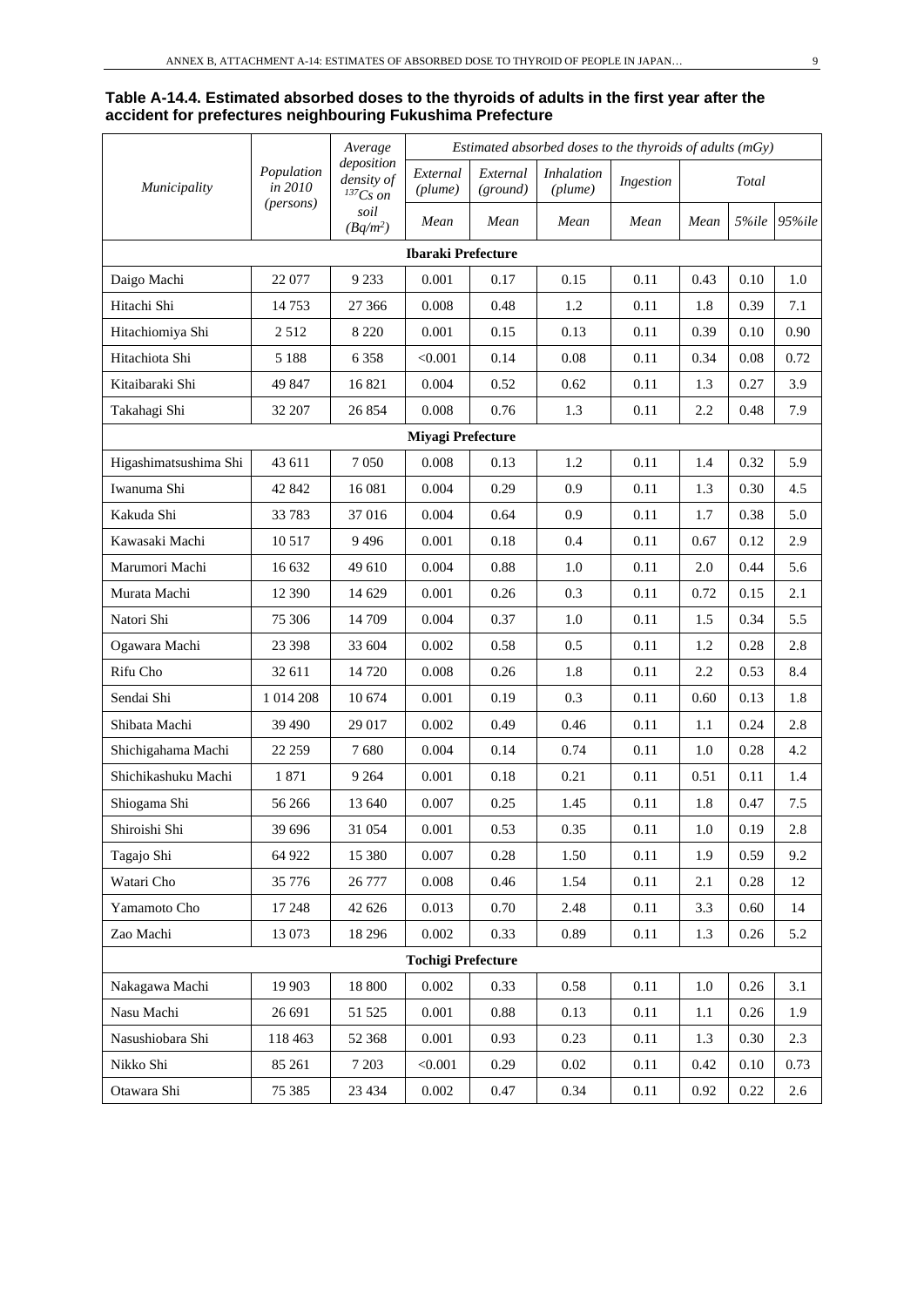|                            |                         | Average                                   | Estimated absorbed doses to the thyroids of adults $(mGv)$ |                      |                              |           |      |       |            |  |  |
|----------------------------|-------------------------|-------------------------------------------|------------------------------------------------------------|----------------------|------------------------------|-----------|------|-------|------------|--|--|
| Municipality               | Population<br>in $2010$ | deposition<br>density of<br>$^{137}Cs$ on | External<br>(plume)                                        | External<br>(ground) | <i>Inhalation</i><br>(plume) | Ingestion |      | Total |            |  |  |
|                            | ( <i>persons</i> )      | soil<br>$(Bq/m^2)$                        | Mean                                                       | Mean                 | Mean                         | Mean      | Mean | 5%ile | $95\%$ ile |  |  |
| <b>Yamagata Prefecture</b> |                         |                                           |                                                            |                      |                              |           |      |       |            |  |  |
| Kaminoyama Shi             | 36 118                  | 5 5 8 0                                   | < 0.001                                                    | 0.10                 | 0.13                         | 0.11      | 0.34 | 0.079 | 0.89       |  |  |
| Nan-yo Shi                 | 35 110                  | 4 5 4 0                                   | < 0.001                                                    | 0.087                | 0.18                         | 0.11      | 0.39 | 0.079 | 1.2        |  |  |
| Takahata Machi             | 26 358                  | 4 2 4 0                                   | 0.001                                                      | 0.080                | 0.75                         | 0.11      | 0.94 | 0.21  | 3.4        |  |  |
| Yamagata Shi               | 257 936                 | 5 8 8 0                                   | < 0.001                                                    | 0.11                 | 0.08                         | 0.11      | 0.31 | 0.07  | 0.69       |  |  |
| Yonezawa Shi               | 92 876                  | 3 4 3 4                                   | 0.001                                                      | 0.093                | 0.81                         | 0.11      | 1.0  | 0.26  | 4.0        |  |  |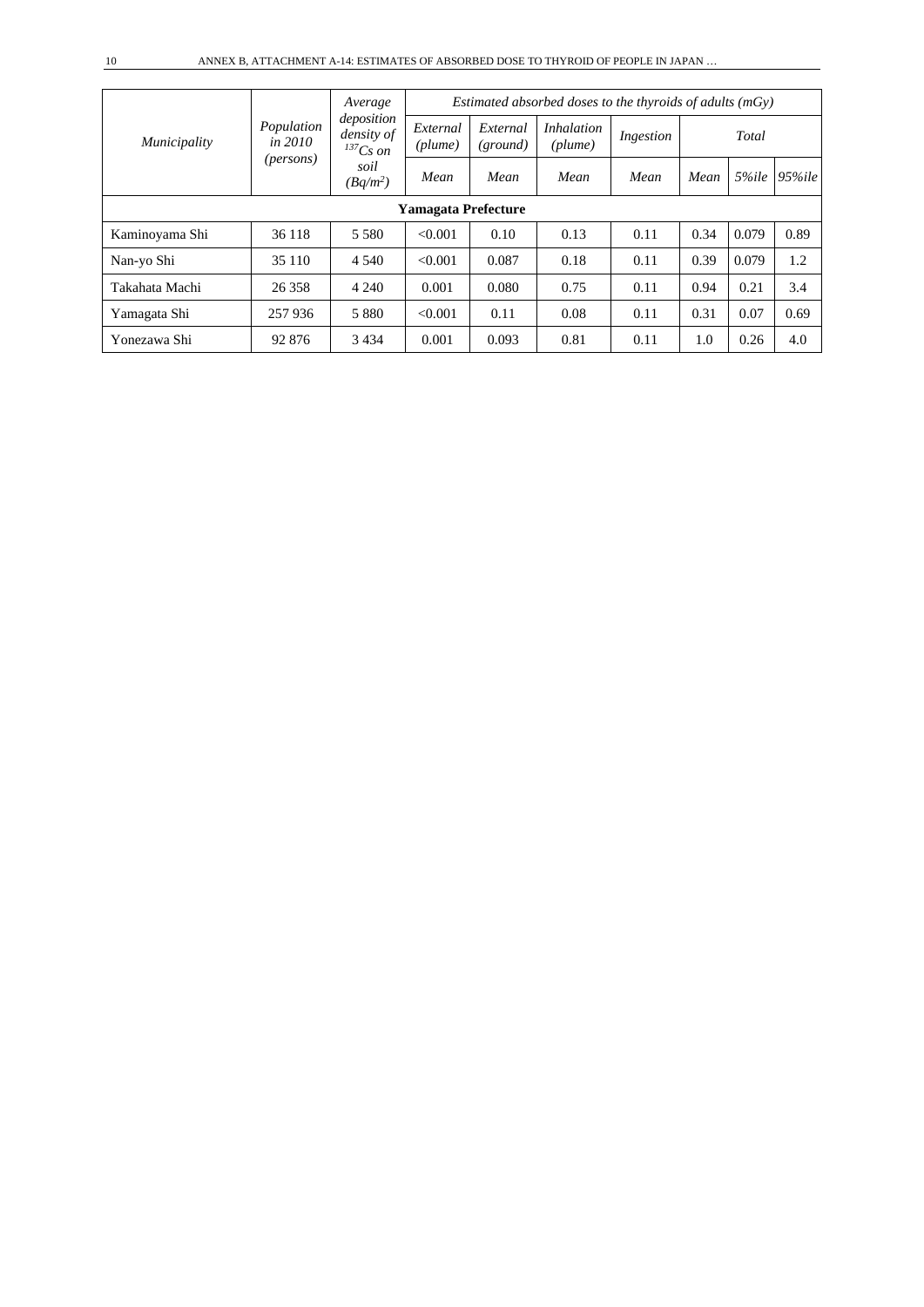#### **Table A-14.5. Estimated absorbed doses to the thyroids of 10-year-old children in the first year after the accident for prefectures neighbouring Fukushima Prefecture**

|                          | Population                    | Average<br>deposition               |                           |                      | Estimated absorbed doses to the thyroids of 10-year-old children | (mGy)     |      |       |        |
|--------------------------|-------------------------------|-------------------------------------|---------------------------|----------------------|------------------------------------------------------------------|-----------|------|-------|--------|
| Municipality             | in 2010<br>( <i>persons</i> ) | density of<br>$^{137}Cs$ on<br>soil | External<br>(plume)       | External<br>(ground) | <b>Inhalation</b><br>(plume)                                     | Ingestion |      | Total |        |
|                          |                               | $(Bq/m^2)$                          | Mean                      | Mean                 | Mean                                                             | Mean      | Mean | 5%ile | 95%ile |
|                          |                               |                                     | <b>Ibaraki Prefecture</b> |                      |                                                                  |           |      |       |        |
| Daigo Machi              | 22 077                        | 9 2 3 3                             | 0.001                     | 0.19                 | 0.24                                                             | 0.25      | 0.69 | 0.15  | 1.8    |
| Hitachi Shi              | 14 753                        | 27 366                              | 0.009                     | 0.55                 | 2.0                                                              | 0.25      | 2.8  | 0.56  | 12     |
| Hitachiomiya Shi         | 2512                          | 8 2 2 0                             | 0.001                     | 0.17                 | 0.21                                                             | 0.25      | 0.64 | 0.15  | 1.5    |
| Hitachiota Shi           | 5 1 8 8                       | 6 3 5 8                             | 0.001                     | 0.16                 | 0.14                                                             | 0.25      | 0.55 | 0.12  | 1.3    |
| Kitaibaraki Shi          | 49 847                        | 16821                               | 0.004                     | 0.59                 | 1.0                                                              | 0.25      | 1.9  | 0.37  | 6.3    |
| Takahagi Shi             | 32 207                        | 26 854                              | 0.009                     | 0.86                 | 2.1                                                              | 0.25      | 3.2  | 0.67  | 13     |
|                          |                               |                                     | Miyagi Prefecture         |                      |                                                                  |           |      |       |        |
| Higashimatsushima<br>Shi | 43 611                        | 7050                                | 0.008                     | 0.15                 | 2.0                                                              | 0.25      | 2.4  | 0.50  | 9.8    |
| Iwanuma Shi              | 42 842                        | 16 081                              | 0.005                     | 0.33                 | 1.5                                                              | 0.25      | 2.1  | 0.46  | 7.4    |
| Kakuda Shi               | 33 783                        | 37 016                              | 0.004                     | 0.72                 | 1.5                                                              | 0.25      | 2.5  | 0.54  | 8.0    |
| Kawasaki Machi           | 10 5 17                       | 9496                                | 0.001                     | 0.20                 | 0.62                                                             | 0.25      | 1.1  | 0.18  | 4.8    |
| Marumori Machi           | 16 632                        | 49 610                              | 0.004                     | 1.00                 | 1.6                                                              | 0.25      | 2.9  | 0.61  | 8.8    |
| Murata Machi             | 12 390                        | 14 629                              | 0.001                     | 0.30                 | 0.57                                                             | 0.25      | 1.1  | 0.22  | 3.4    |
| Natori Shi               | 75 30 6                       | 14 709                              | 0.005                     | 0.41                 | 1.7                                                              | 0.25      | 2.3  | 0.51  | 9.0    |
| Ogawara Machi            | 23 3 98                       | 33 604                              | 0.002                     | 0.66                 | 0.78                                                             | 0.25      | 1.7  | 0.38  | 4.3    |
| Rifu Cho                 | 32 611                        | 14 7 20                             | 0.008                     | 0.29                 | 3.0                                                              | 0.25      | 3.5  | 0.82  | 14     |
| Sendai Shi               | 1 014 208                     | 10 674                              | 0.001                     | 0.22                 | 0.49                                                             | 0.25      | 1.0  | 0.20  | 2.9    |
| Shibata Machi            | 39 490                        | 29 017                              | 0.002                     | 0.56                 | 0.77                                                             | 0.25      | 1.6  | 0.33  | 4.4    |
| Shichigahama Machi       | 22 259                        | 7680                                | 0.004                     | 0.16                 | 1.2                                                              | 0.25      | 1.6  | 0.44  | 6.9    |
| Shichikashuku Machi      | 1871                          | 9 2 6 4                             | 0.001                     | 0.20                 | 0.34                                                             | 0.25      | 0.80 | 0.17  | 2.3    |
| Shiogama Shi             | 56 266                        | 13 640                              | 0.007                     | 0.28                 | $2.4\,$                                                          | 0.25      | 3.0  | 0.73  | 12     |
| Shiroishi Shi            | 39 696                        | 31 054                              | 0.001                     | 0.61                 | 0.58                                                             | 0.25      | 1.4  | 0.26  | 4.3    |
| Tagajo Shi               | 64 922                        | 15 380                              | 0.007                     | 0.31                 | 2.5                                                              | 0.25      | 3.1  | 0.91  | 15     |
| Watari Cho               | 35 776                        | 26 777                              | 0.008                     | 0.53                 | 2.6                                                              | 0.25      | 3.3  | 0.39  | $20\,$ |
| Yamamoto Cho             | 17 248                        | 42 626                              | 0.014                     | 0.79                 | 4.1                                                              | 0.25      | 5.2  | 0.87  | 23     |
| Zao Machi                | 13 073                        | 18 29 6                             | 0.002                     | 0.37                 | 1.5                                                              | 0.25      | 2.1  | 0.39  | 8.5    |
|                          |                               |                                     | <b>Tochigi Prefecture</b> |                      |                                                                  |           |      |       |        |
| Nakagawa Machi           | 19 903                        | 18 800                              | 0.003                     | 0.37                 | 0.95                                                             | 0.25      | 1.6  | 0.38  | 5.0    |
| Nasu Machi               | 26 691                        | 51 525                              | 0.001                     | $1.0\,$              | 0.22                                                             | 0.25      | 1.5  | 0.33  | 2.7    |
| Nasushiobara Shi         | 118 463                       | 52 368                              | 0.001                     | $1.1\,$              | 0.38                                                             | 0.25      | 1.7  | 0.38  | 3.3    |
| Nikko Shi                | 85 261                        | 7 2 0 3                             | < 0.001                   | 0.32                 | 0.026                                                            | 0.25      | 0.60 | 0.13  | 1.2    |
| Otawara Shi              | 75 385                        | 23 4 34                             | 0.002                     | 0.53                 | 0.56                                                             | 0.25      | 1.3  | 0.30  | 4.1    |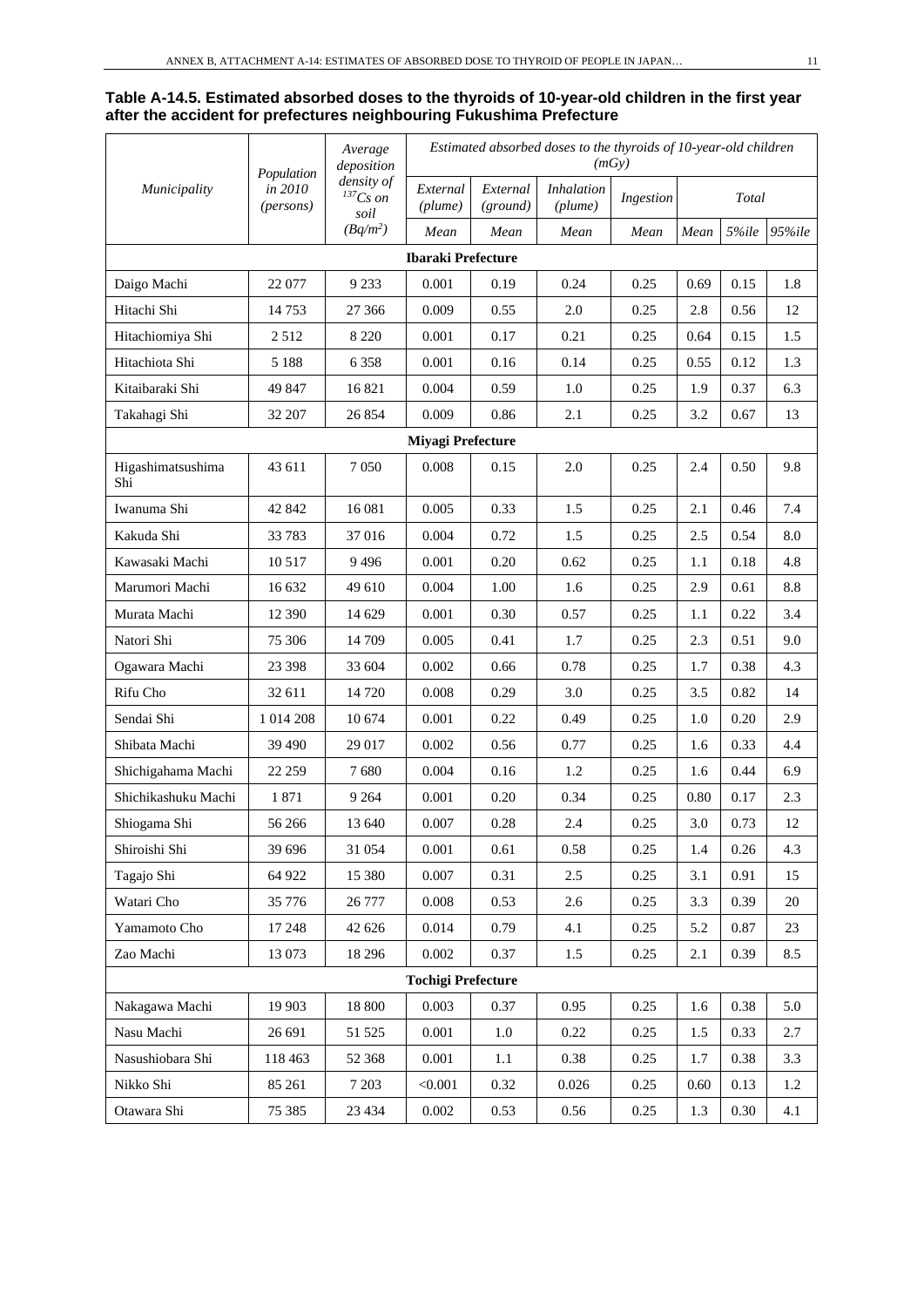|                            | Population                    | Average<br>deposition               | Estimated absorbed doses to the thyroids of 10-year-old children<br>(mGv) |                      |                              |           |      |       |            |  |  |
|----------------------------|-------------------------------|-------------------------------------|---------------------------------------------------------------------------|----------------------|------------------------------|-----------|------|-------|------------|--|--|
| <i>Municipality</i>        | in 2010<br>( <i>persons</i> ) | density of<br>$^{137}Cs$ on<br>soil | External<br>$(\textit{plume})$                                            | External<br>(ground) | <i>Inhalation</i><br>(plume) | Ingestion |      | Total |            |  |  |
|                            |                               | $(Bq/m^2)$                          | Mean                                                                      | Mean                 | Mean                         | Mean      | Mean | 5%ile | $95\%$ ile |  |  |
| <b>Yamagata Prefecture</b> |                               |                                     |                                                                           |                      |                              |           |      |       |            |  |  |
| Kaminoyama Shi             | 36 118                        | 5 5 8 0                             | < 0.001                                                                   | 0.11                 | 0.21                         | 0.25      | 0.57 | 0.13  | 1.5        |  |  |
| Nan-yo Shi                 | 35 110                        | 4 5 4 0                             | < 0.001                                                                   | 0.10                 | 0.30                         | 0.25      | 0.65 | 0.13  | 2.0        |  |  |
| Takahata Machi             | 26 358                        | 4 2 4 0                             | 0.001                                                                     | 0.09                 | 1.2                          | 0.25      | 1.6  | 0.32  | 5.6        |  |  |
| Yamagata Shi               | 257 936                       | 5 8 8 0                             | < 0.001                                                                   | 0.13                 | 0.14                         | 0.25      | 0.52 | 0.12  | 1.2        |  |  |
| Yonezawa Shi               | 92 876                        | 3 4 3 4                             | 0.001                                                                     | 0.11                 | 1.3                          | 0.25      | 1.7  | 0.41  | 6.5        |  |  |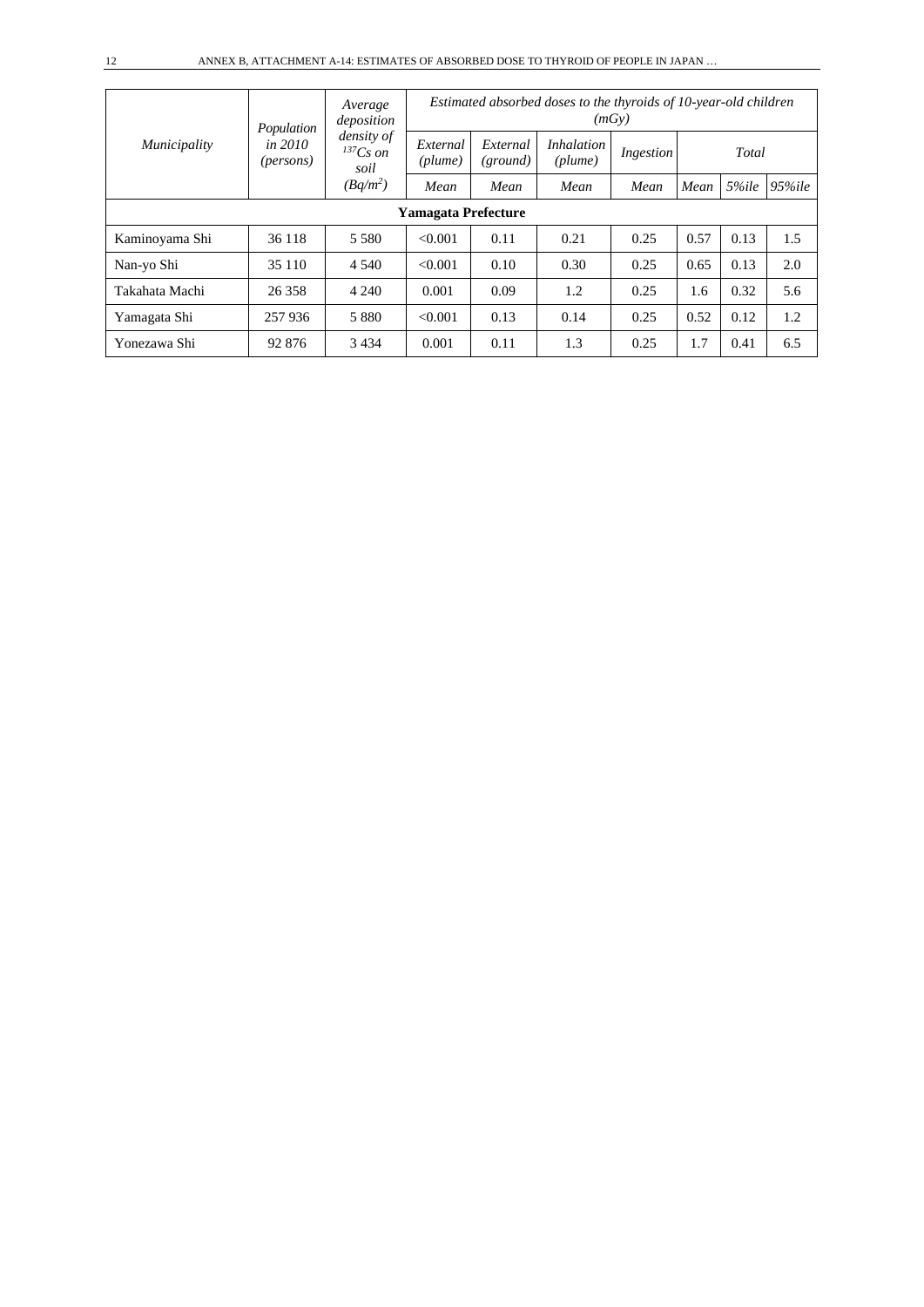#### **Table A-14.6. Estimated absorbed doses to the thyroids of 1-year-old infants in the first year after the accident for prefectures neighbouring Fukushima Prefecture**

|                       | Population           | Average<br>deposition               |                           |                      | Estimated absorbed doses to the thyroids of 1-year-old infants<br>(mGy) |           |         |       |              |
|-----------------------|----------------------|-------------------------------------|---------------------------|----------------------|-------------------------------------------------------------------------|-----------|---------|-------|--------------|
| Municipality          | in 2010<br>(persons) | density of<br>$^{137}Cs$ on<br>soil | External<br>(plume)       | External<br>(ground) | <b>Inhalation</b><br>(plume)                                            | Ingestion |         | Total |              |
|                       |                      | $(Bq/m^2)$                          | Mean                      | Mean                 | Mean                                                                    | Mean      | Mean    |       | 5%ile 95%ile |
|                       |                      |                                     | <b>Ibaraki Prefecture</b> |                      |                                                                         |           |         |       |              |
| Daigo Machi           | 22 077               | 9 2 3 3                             | 0.001                     | 0.22                 | 0.29                                                                    | 0.31      | 0.83    | 0.18  | 2.1          |
| Hitachi Shi           | 14753                | 27 36 6                             | 0.008                     | 0.63                 | 2.5                                                                     | 0.31      | 3.4     | 0.67  | 14           |
| Hitachiomiya Shi      | 2512                 | 8 2 2 0                             | 0.001                     | 0.20                 | 0.26                                                                    | 0.31      | 0.77    | 0.18  | 1.9          |
| Hitachiota Shi        | 5 1 8 8              | 6 3 5 8                             | 0.001                     | 0.18                 | 0.17                                                                    | 0.31      | 0.66    | 0.15  | 1.5          |
| Kitaibaraki Shi       | 49 847               | 16821                               | 0.004                     | 0.68                 | 1.2                                                                     | 0.31      | 2.2     | 0.44  | 7.6          |
| Takahagi Shi          | 32 207               | 26 854                              | 0.008                     | 0.99                 | 2.6                                                                     | 0.31      | 3.9     | 0.79  | 15           |
|                       |                      |                                     | Miyagi Prefecture         |                      |                                                                         |           |         |       |              |
| Higashimatsushima Shi | 43 611               | 7050                                | 0.008                     | 0.17                 | 2.4                                                                     | 0.31      | 2.9     | 0.60  | 12           |
| Iwanuma Shi           | 42 842               | 16 081                              | 0.004                     | 0.38                 | 1.8                                                                     | 0.31      | 2.5     | 0.55  | 8.9          |
| Kakuda Shi            | 33 7 83              | 37 016                              | 0.004                     | 0.83                 | 1.8                                                                     | 0.31      | 3.0     | 0.64  | 9.6          |
| Kawasaki Machi        | 10 5 17              | 9496                                | 0.001                     | 0.23                 | 0.75                                                                    | 0.31      | 1.3     | 0.22  | 5.8          |
| Marumori Machi        | 16 632               | 49 610                              | 0.004                     | 1.2                  | 1.9                                                                     | 0.31      | 3.4     | 0.7   | 11           |
| Murata Machi          | 12 390               | 14 629                              | 0.001                     | 0.34                 | 0.69                                                                    | 0.31      | 1.3     | 0.27  | 4.1          |
| Natori Shi            | 75 306               | 14 709                              | 0.005                     | 0.48                 | 2.0                                                                     | 0.31      | 2.8     | 0.60  | 11           |
| Ogawara Machi         | 23 398               | 33 604                              | 0.002                     | 0.76                 | 0.94                                                                    | 0.31      | 2.0     | 0.45  | 5.2          |
| Rifu Cho              | 32 611               | 14 720                              | 0.008                     | 0.33                 | 3.6                                                                     | 0.31      | 4.3     | 1.0   | 17           |
| Sendai Shi            | 1 014 208            | 10 674                              | 0.001                     | 0.25                 | 0.60                                                                    | 0.31      | 1.2     | 0.24  | 3.5          |
| Shibata Machi         | 39 490               | 29 017                              | 0.002                     | 0.64                 | 0.93                                                                    | 0.31      | 1.9     | 0.39  | 5.3          |
| Shichigahama Machi    | 22 259               | 7680                                | 0.004                     | 0.18                 | 1.5                                                                     | 0.31      | 2.0     | 0.52  | 8.4          |
| Shichikashuku Machi   | 1871                 | 9 2 6 4                             | 0.001                     | 0.24                 | 0.41                                                                    | 0.31      | 1.0     | 0.20  | 2.7          |
| Shiogama Shi          | 56 266               | 13 640                              | 0.007                     | 0.32                 | 2.9                                                                     | 0.31      | 3.6     | 0.88  | 15           |
| Shiroishi Shi         | 39 696               | 31 054                              | 0.001                     | 0.70                 | 0.70                                                                    | 0.31      | 1.7     | 0.30  | 5.2          |
| Tagajo Shi            | 64 922               | 15 380                              | 0.007                     | 0.36                 | 3.0                                                                     | 0.31      | 3.7     | 1.1   | 19           |
| Watari Cho            | 35 776               | 26 777                              | 0.008                     | 0.61                 | 3.1                                                                     | 0.31      | 4.0     | 0.47  | 25           |
| Yamamoto Cho          | 17 248               | 42 626                              | 0.014                     | 0.91                 | 5.0                                                                     | 0.31      | 6.3     | 1.0   | 27           |
| Zao Machi             | 13 073               | 18 29 6                             | 0.002                     | 0.43                 | 1.8                                                                     | 0.31      | 2.5     | 0.46  | 10           |
|                       |                      |                                     | <b>Tochigi Prefecture</b> |                      |                                                                         |           |         |       |              |
| Nakagawa Machi        | 19 903               | 18 800                              | 0.003                     | 0.43                 | 1.1                                                                     | 0.31      | 1.9     | 0.45  | 6.0          |
| Nasu Machi            | 26 691               | 51 525                              | 0.001                     | 1.2                  | 0.27                                                                    | 0.31      | 1.7     | 0.38  | 3.1          |
| Nasushiobara Shi      | 118 463              | 52 368                              | 0.001                     | 1.2                  | 0.46                                                                    | 0.31      | $2.0\,$ | 0.44  | 3.9          |
| Nikko Shi             | 85 261               | 7 2 0 3                             | < 0.001                   | 0.37                 | 0.031                                                                   | 0.31      | 0.72    | 0.16  | 1.4          |
| Otawara Shi           | 75 385               | 23 4 34                             | 0.002                     | 0.61                 | 0.68                                                                    | 0.31      | 1.6     | 0.35  | 4.9          |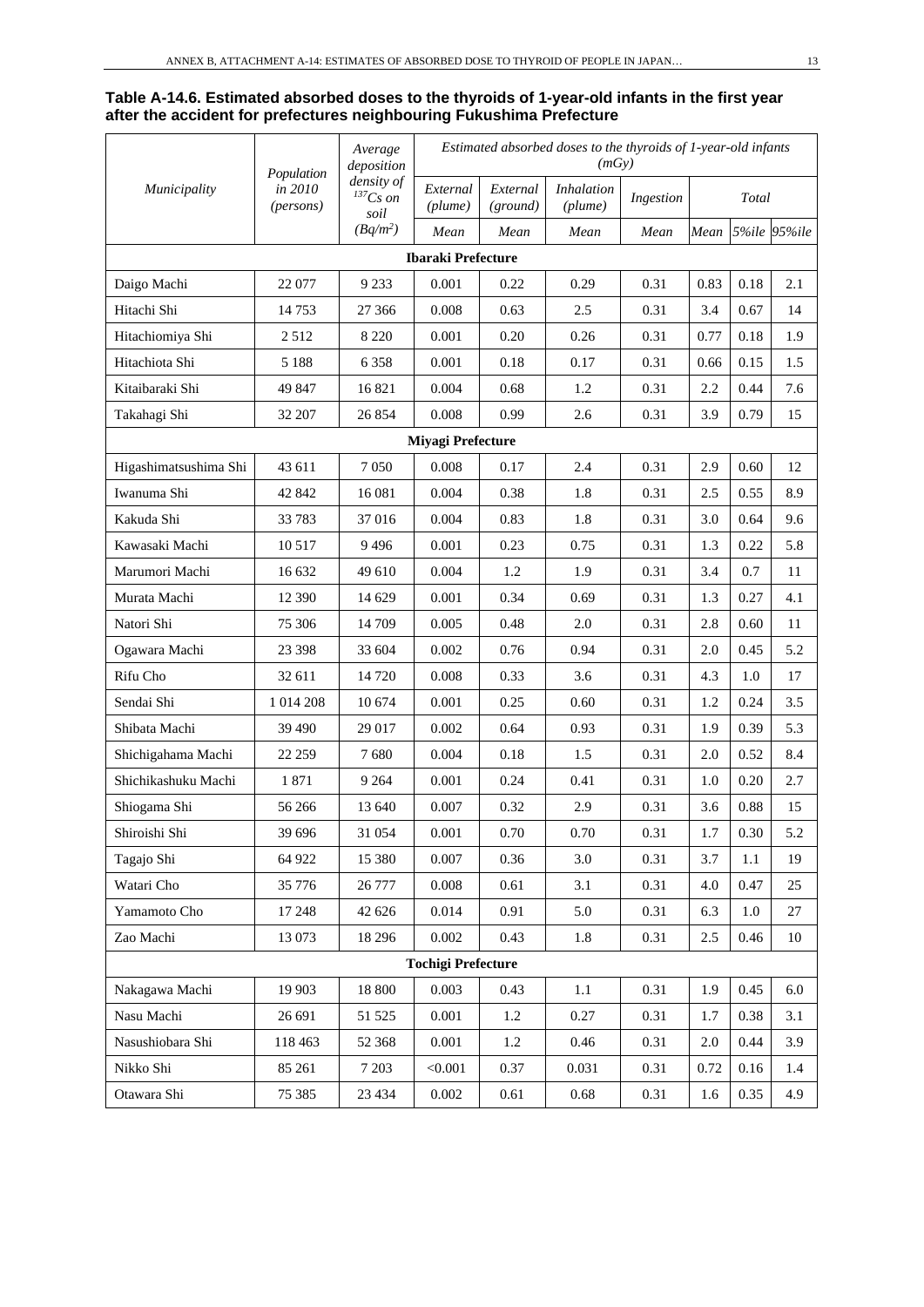|                            | Population             | Average<br>deposition               | Estimated absorbed doses to the thyroids of 1-year-old infants<br>(mGy) |                      |                                         |           |      |       |                   |  |  |
|----------------------------|------------------------|-------------------------------------|-------------------------------------------------------------------------|----------------------|-----------------------------------------|-----------|------|-------|-------------------|--|--|
| Municipality               | in $2010$<br>(persons) | density of<br>$^{137}Cs$ on<br>soil | External<br>(plume)                                                     | External<br>(ground) | <i>Inhalation</i><br>$(\textit{plume})$ | Ingestion |      | Total |                   |  |  |
|                            |                        | $(Bq/m^2)$                          | Mean                                                                    | Mean                 | Mean                                    | Mean      |      |       | Mean 5%ile 95%ile |  |  |
| <b>Yamagata Prefecture</b> |                        |                                     |                                                                         |                      |                                         |           |      |       |                   |  |  |
| Kaminoyama Shi             | 36 118                 | 5 5 8 0                             | < 0.001                                                                 | 0.13                 | 0.25                                    | 0.31      | 0.69 | 0.15  | 1.8               |  |  |
| Nan-yo Shi                 | 35 110                 | 4 5 4 0                             | < 0.001                                                                 | 0.11                 | 0.35                                    | 0.31      | 0.78 | 0.15  | 2.4               |  |  |
| Takahata Machi             | 26 358                 | 4 2 4 0                             | 0.001                                                                   | 0.10                 | 1.4                                     | 0.31      | 1.8  | 0.38  | 6.5               |  |  |
| Yamagata Shi               | 257936                 | 5 8 8 0                             | < 0.001                                                                 | 0.14                 | 0.16                                    | 0.31      | 0.62 | 0.14  | 1.5               |  |  |
| Yonezawa Shi               | 92 876                 | 3 4 3 4                             | 0.001                                                                   | 0.12                 | 1.5                                     | 0.31      | 1.9  | 0.47  | 7.6               |  |  |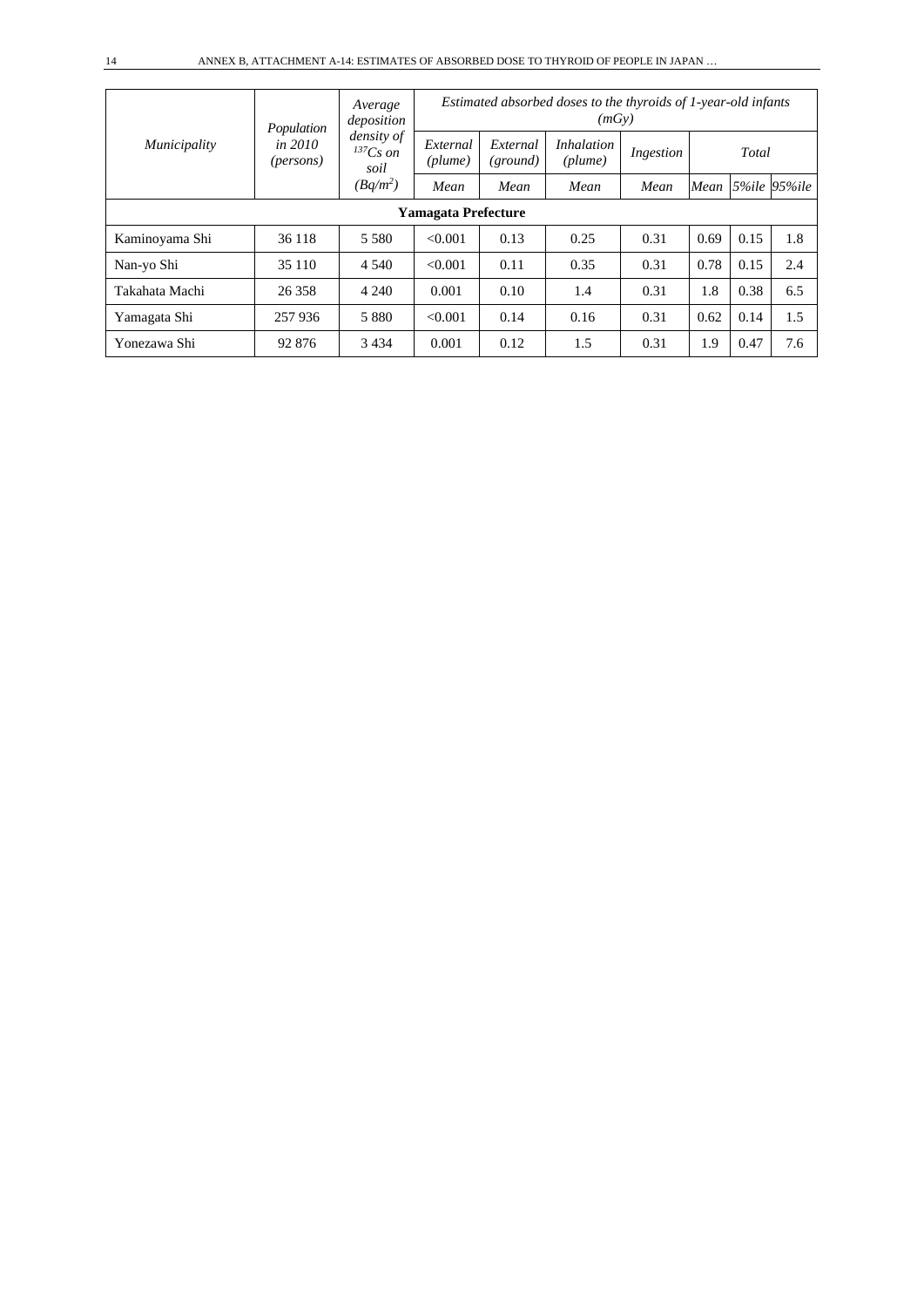### **Table A-14.7. Estimated absorbed doses to the fetal thyroids of infants born in March-October 2011 in Fukushima Prefecture (excluding evacuated areas)**

|                   |                                    |                                                                         | Estimated absorbed doses to fetal thyroids of infants $(mGy)$ |                   |                                      |                                                              |      |        |
|-------------------|------------------------------------|-------------------------------------------------------------------------|---------------------------------------------------------------|-------------------|--------------------------------------|--------------------------------------------------------------|------|--------|
| Municipality      | Population<br>in 2010<br>(persons) | Average<br>deposition<br>density of<br>$^{137}Cs$ on<br>soil $(Bq/m^2)$ | External<br>exposure <sup>a</sup>                             | <b>Inhalation</b> | Ingestion<br>$of$ <sup>131</sup> $I$ | <i>Inhalation</i><br>and ingestion<br>of Cs<br>radionuclides |      | Total  |
|                   |                                    |                                                                         | Mean                                                          | Mean              | Mean                                 | Mean                                                         | Mean | 95%ile |
|                   |                                    |                                                                         | <b>Fukushima Prefecture</b>                                   |                   |                                      |                                                              |      |        |
| Aizubange Machi   | 17918                              | 39 454                                                                  | 0.39                                                          | 0.12              | 0.36                                 | 0.020                                                        | 0.89 | 1.7    |
| Aizumisato Machi  | 24 631                             | 14 5 23                                                                 | 0.16                                                          | 0.11              | 0.36                                 | 0.020                                                        | 0.65 | 1.4    |
| Aizuwakamatsu Shi | 131 928                            | 24 878                                                                  | 0.34                                                          | 0.12              | 0.36                                 | 0.020                                                        | 0.84 | 1.6    |
| Asakawa Machi     | 7 4 0 2                            | 23 748                                                                  | 0.26                                                          | 0.13              | 0.36                                 | 0.020                                                        | 0.78 | 1.5    |
| Bandai Machi      | 4 2 9 3                            | 22 201                                                                  | 0.29                                                          | 0.30              | 0.36                                 | 0.020                                                        | 0.97 | 1.9    |
| Date Shi          | 69 963                             | 147 228                                                                 | 1.4                                                           | 2.5               | 0.36                                 | 0.020                                                        | 4.3  | 10     |
| Fukushima Shi     | 296 181                            | 228 498                                                                 | 2.1                                                           | 2.3               | 0.36                                 | 0.020                                                        | 4.8  | 10     |
| Furudono Machi    | 6 3 7 4                            | 21 963                                                                  | 0.23                                                          | 0.28              | 0.36                                 | 0.020                                                        | 0.89 | 1.8    |
| Hanawa Machi      | 10 663                             | 19 9 76                                                                 | 0.21                                                          | 0.28              | 0.36                                 | 0.020                                                        | 0.88 | 1.8    |
| Hinoemata Mura    | 696                                | 2434                                                                    | 0.03                                                          | 0.005             | 0.36                                 | 0.020                                                        | 0.41 | 1.1    |
| Hirata Mura       | 7595                               | 19 29 6                                                                 | 0.22                                                          | 0.17              | 0.36                                 | 0.020                                                        | 0.77 | 1.5    |
| Inawashiro Machi  | 16 982                             | 24 633                                                                  | 0.24                                                          | 0.81              | 0.36                                 | 0.020                                                        | 1.4  | 3.4    |
| Ishikawa Machi    | 19 175                             | 11789                                                                   | 0.12                                                          | 0.08              | 0.36                                 | 0.020                                                        | 0.59 | 1.3    |
| Iwaki Shi         | 354 297                            | 26 3 85                                                                 | 0.54                                                          | 1.1               | 0.36                                 | 0.020                                                        | 2.0  | 4.7    |
| Izumizaki Mura    | 6949                               | 55 888                                                                  | 0.54                                                          | 0.11              | 0.36                                 | 0.020                                                        | 1.0  | 1.8    |
| Kagamiishi Machi  | 13 651                             | 56 530                                                                  | 0.54                                                          | 0.13              | 0.36                                 | 0.020                                                        | 1.1  | 1.9    |
| Kaneyama Machi    | 2871                               | 3 1 6 1                                                                 | 0.03                                                          | 0.006             | 0.36                                 | 0.020                                                        | 0.42 | 1.1    |
| Kitakata Shi      | 55 824                             | 20 684                                                                  | 0.23                                                          | 0.10              | 0.36                                 | 0.020                                                        | 0.72 | 1.4    |
| Kitashiobara Mura | 3791                               | 49 371                                                                  | 0.50                                                          | 0.44              | 0.36                                 | 0.020                                                        | 1.3  | 2.6    |
| Koori Machi       | 14 708                             | 208 246                                                                 | 1.9                                                           | 3.6               | 0.36                                 | 0.020                                                        | 5.9  | 14     |
| Koriyama Shi      | 341 781                            | 162 070                                                                 | $1.4\,$                                                       | 0.39              | 0.36                                 | 0.020                                                        | 2.2  | 3.7    |
| Kunimi Machi      | 9952                               | 88 661                                                                  | 0.85                                                          | $2.0\,$           | 0.36                                 | 0.020                                                        | 3.2  | 7.8    |
| Miharu Machi      | 17942                              | 83 919                                                                  | 0.79                                                          | 0.18              | 0.36                                 | 0.020                                                        | 1.3  | 2.3    |
| Minamiaizu Machi  | 19 896                             | 5 1 0 1                                                                 | 0.05                                                          | 0.012             | 0.36                                 | 0.020                                                        | 0.45 | 1.1    |
| Minamisoma Shi    | 40 941                             | 109 472                                                                 | $1.0\,$                                                       | 6.4               | 0.36                                 | 0.020                                                        | 7.8  | $23\,$ |
| Mishima Machi     | 2 2 1 3                            | 13 560                                                                  | 0.14                                                          | 0.021             | 0.36                                 | 0.020                                                        | 0.54 | 1.2    |
| Motomiya Shi      | 30 771                             | 128 097                                                                 | 1.2                                                           | 0.61              | 0.36                                 | 0.020                                                        | 2.1  | 3.9    |
| Nakajima Mura     | 4 8 6 5                            | 25 332                                                                  | 0.28                                                          | 0.089             | 0.36                                 | 0.020                                                        | 0.74 | 1.5    |
| Nihonmatsu Shi    | 63 751                             | 197 153                                                                 | 1.7                                                           | 1.6               | 0.36                                 | 0.020                                                        | 3.7  | 7.6    |
| Nishiaizu Machi   | 8 2 3 7                            | 6 1 9 3                                                                 | 0.06                                                          | $0.04\,$          | 0.36                                 | 0.020                                                        | 0.48 | 1.2    |
| Nishigo Mura      | 18 615                             | 96 014                                                                  | 0.87                                                          | 0.19              | 0.36                                 | 0.020                                                        | 1.4  | 2.4    |
| Ono Machi         | 11 983                             | 21 4 34                                                                 | 0.22                                                          | 0.25              | 0.36                                 | 0.020                                                        | 0.85 | 1.8    |
| Otama Mura        | 8 1 3 0                            | 162 855                                                                 | 1.45                                                          | 1.2               | 0.36                                 | 0.020                                                        | 3.03 | 6.0    |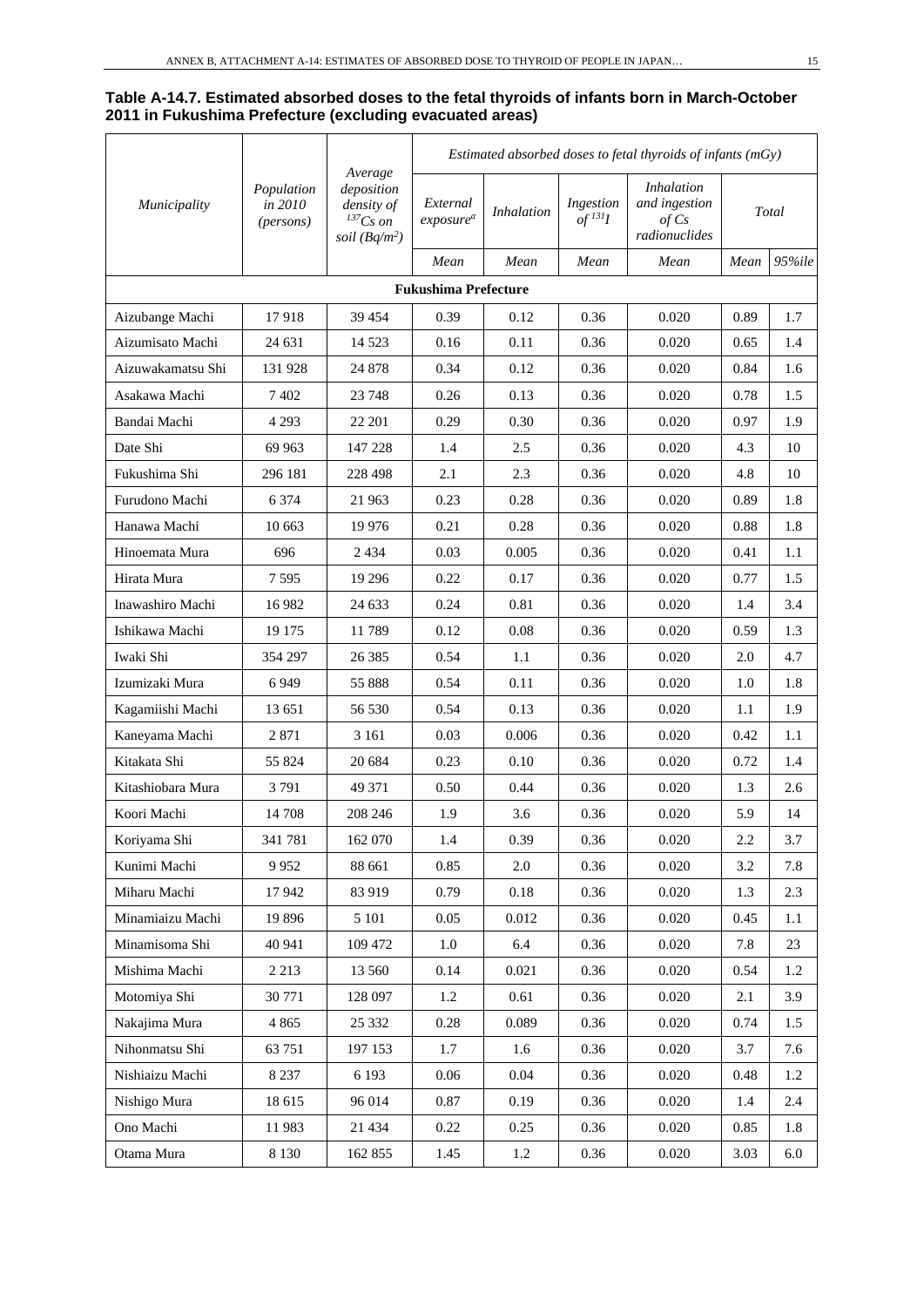| Municipality    |                                             |                                                                         | Estimated absorbed doses to fetal thyroids of infants $(mGy)$ |                   |                                      |                                                              |      |            |  |  |
|-----------------|---------------------------------------------|-------------------------------------------------------------------------|---------------------------------------------------------------|-------------------|--------------------------------------|--------------------------------------------------------------|------|------------|--|--|
|                 | Population<br>in 2010<br>( <i>persons</i> ) | Average<br>deposition<br>density of<br>$^{137}Cs$ on<br>soil $(Bq/m^2)$ | External<br>exposure <sup>a</sup>                             | <i>Inhalation</i> | Ingestion<br>$of$ <sup>131</sup> $I$ | <i>Inhalation</i><br>and ingestion<br>of Cs<br>radionuclides |      | Total      |  |  |
|                 |                                             |                                                                         | Mean                                                          | Mean              | Mean                                 | Mean                                                         | Mean | $95\%$ ile |  |  |
| Samegawa Mura   | 4 2 5 9                                     | 21 146                                                                  | 0.24                                                          | 0.23              | 0.36                                 | 0.020                                                        | 0.85 | 1.7        |  |  |
| Shimogo Machi   | 7010                                        | 3 3 7 6                                                                 | 0.17                                                          | 0.019             | 0.36                                 | 0.020                                                        | 0.57 | 1.2        |  |  |
| Shinchi Machi   | 9039                                        | 55 233                                                                  | 0.56                                                          | 2.2               | 0.36                                 | 0.020                                                        | 3.1  | 8.4        |  |  |
| Shirakawa Shi   | 66 544                                      | 71 676                                                                  | 0.73                                                          | 0.20              | 0.36                                 | 0.020                                                        | 1.3  | 2.2        |  |  |
| Showa Mura      | 1632                                        | 12 200                                                                  | 0.13                                                          | 0.029             | 0.36                                 | 0.020                                                        | 0.54 | 1.2        |  |  |
| Soma Shi        | 38 187                                      | 54 612                                                                  | 0.53                                                          | 3.0               | 0.36                                 | 0.020                                                        | 3.9  | 11         |  |  |
| Sukagawa Shi    | 78 819                                      | 73 261                                                                  | 0.70                                                          | 0.17              | 0.36                                 | 0.020                                                        | 1.3  | 2.1        |  |  |
| Tadami Machi    | 5 2 7 7                                     | 5 3 1 1                                                                 | 0.09                                                          | 0.009             | 0.36                                 | 0.020                                                        | 0.48 | 1.1        |  |  |
| Tamakawa Mura   | 7 2 9 5                                     | 15 751                                                                  | 0.16                                                          | 0.093             | 0.36                                 | 0.020                                                        | 0.64 | 1.3        |  |  |
| Tanagura Machi  | 15 702                                      | 45 108                                                                  | 0.42                                                          | 0.41              | 0.36                                 | 0.020                                                        | 1.2  | 2.4        |  |  |
| Ten-ei Mura     | 6.589                                       | 115 367                                                                 | 1.04                                                          | 0.26              | 0.36                                 | 0.020                                                        | 1.7  | 2.8        |  |  |
| Yabuki Machi    | 18 688                                      | 33 530                                                                  | 0.37                                                          | 0.074             | 0.36                                 | 0.020                                                        | 0.82 | 1.5        |  |  |
| Yamatsuri Machi | 6821                                        | 6 3 2 4                                                                 | 0.23                                                          | 0.067             | 0.36                                 | 0.020                                                        | 0.68 | 1.4        |  |  |
| Yanaizu Machi   | 4 2 6 3                                     | 12 9 95                                                                 | 0.13                                                          | 0.056             | 0.36                                 | 0.020                                                        | 0.57 | 1.2        |  |  |
| Yugawa Mura     | 3455                                        | 37 400                                                                  | 0.38                                                          | 0.12              | 0.36                                 | 0.020                                                        | 0.88 | 1.6        |  |  |

*<sup>a</sup>* Average external fetal dose from deposited radionuclides to thyroid of infants born in the period mid-March to mid-October 2011 in a particular municipality of Fukushima Prefecture was calculated as the average absorbed dose to the mother's colon over the relevant period of fetal development after 15 March 2011.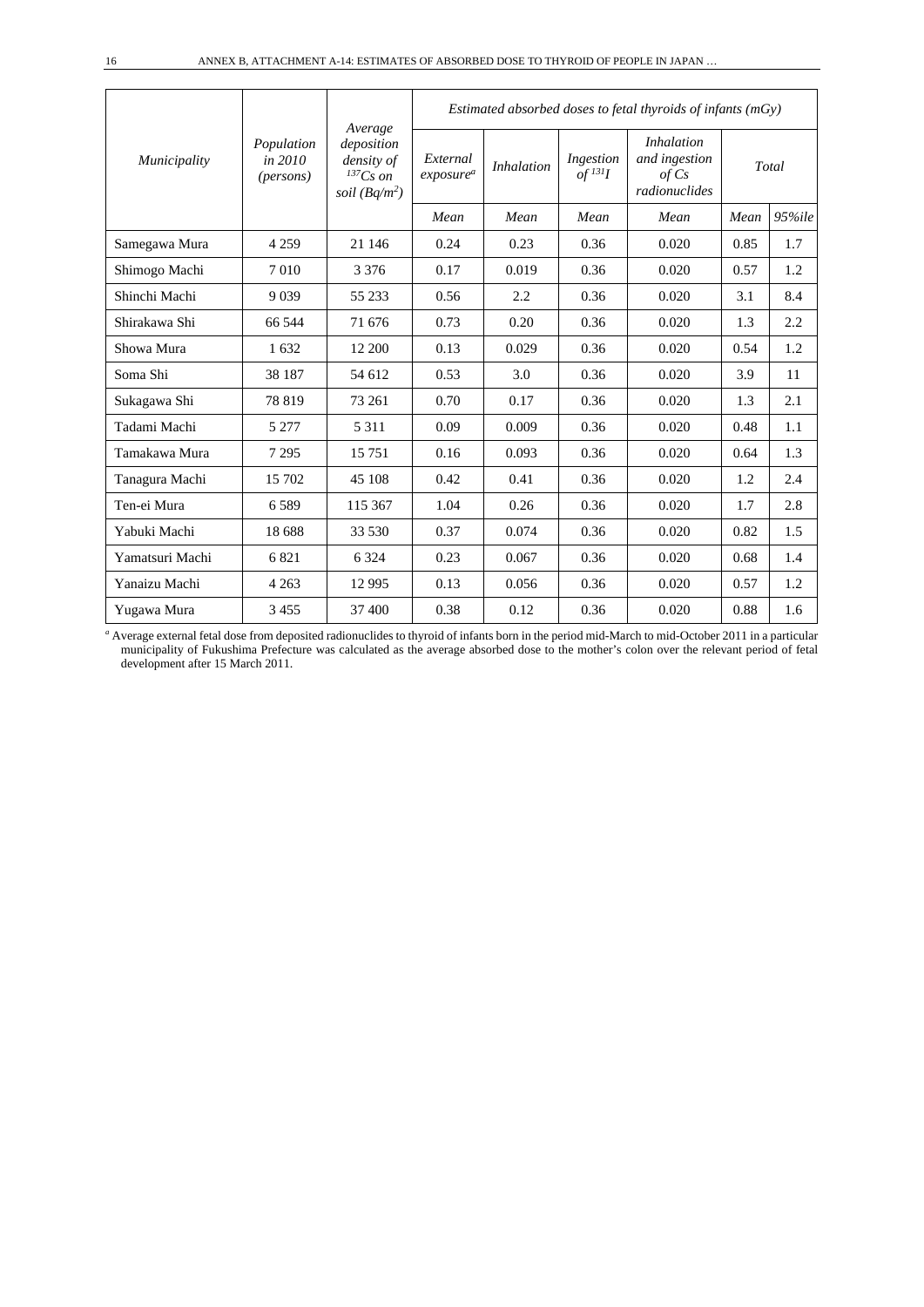#### **Table A-14.8. Estimated absorbed doses to the thyroids of adults in the first year after the accident for prefectures in Japan distant from Fukushima Prefecture**

| Prefecture                | Population<br>in 2010<br>(persons) | Average<br>soil               | Estimated absorbed doses to the thyroids of adults $(mGy)$ |                      |                              |           |       |  |  |  |  |  |
|---------------------------|------------------------------------|-------------------------------|------------------------------------------------------------|----------------------|------------------------------|-----------|-------|--|--|--|--|--|
|                           |                                    | deposition<br>of ${}^{137}Cs$ | External<br>(plume)                                        | External<br>(ground) | <b>Inhalation</b><br>(plume) | Ingestion | Total |  |  |  |  |  |
|                           |                                    | $(Bq/m^2)$                    | Mean                                                       | Mean                 | Mean                         | Mean      | Mean  |  |  |  |  |  |
| <b>Remainder of Japan</b> |                                    |                               |                                                            |                      |                              |           |       |  |  |  |  |  |
| Aichi Prefecture          | 7410719                            | 9                             | < 0.001                                                    | < 0.001              | < 0.001                      | 0.034     | 0.034 |  |  |  |  |  |
| Akita Prefecture          | 1 085 997                          | 175                           | < 0.001                                                    | 0.004                | 0.001                        | 0.034     | 0.038 |  |  |  |  |  |
| Aomori Prefecture         | 1 373 339                          | 67                            | < 0.001                                                    | 0.001                | < 0.001                      | 0.034     | 0.035 |  |  |  |  |  |
| Chiba Prefecture          | 6 216 289                          | 20 931                        | < 0.001                                                    | 0.37                 | 0.084                        | 0.034     | 0.48  |  |  |  |  |  |
| Ehime Prefecture          | 1 431 493                          | $\overline{7}$                | < 0.001                                                    | < 0.001              | < 0.001                      | 0.034     | 0.034 |  |  |  |  |  |
| Fukui Prefecture          | 806 314                            | 31                            | < 0.001                                                    | 0.001                | < 0.001                      | 0.034     | 0.034 |  |  |  |  |  |
| Fukuoka Prefecture        | 5 071 968                          | $\mathbf{1}$                  | < 0.001                                                    | < 0.001              | < 0.001                      | 0.034     | 0.034 |  |  |  |  |  |
| Gifu Prefecture           | 2 080 773                          | 16                            | < 0.001                                                    | < 0.001              | < 0.001                      | 0.034     | 0.034 |  |  |  |  |  |
| Gunma Prefecture          | 2 008 068                          | 13 639                        | < 0.001                                                    | 0.24                 | 0.052                        | 0.034     | 0.33  |  |  |  |  |  |
| Hiroshima Prefecture      | 2 860 750                          | $\overline{4}$                | < 0.001                                                    | < 0.001              | < 0.001                      | 0.034     | 0.034 |  |  |  |  |  |
| Hokkaido Prefecture       | 5 506 419                          | 9                             | < 0.001                                                    | < 0.001              | < 0.001                      | 0.034     | 0.034 |  |  |  |  |  |
| Hyogo Prefecture          | 5 5 8 1 3 3                        | $\,8\,$                       | < 0.001                                                    | < 0.001              | < 0.001                      | 0.034     | 0.034 |  |  |  |  |  |
| Ishikawa Prefecture       | 1 169 788                          | 13                            | < 0.001                                                    | < 0.001              | < 0.001                      | 0.034     | 0.034 |  |  |  |  |  |
| <b>Iwate Prefecture</b>   | 1 330 147                          | 11 880                        | < 0.001                                                    | 0.21                 | 0.049                        | 0.034     | 0.29  |  |  |  |  |  |
| Kagawa Prefecture         | 995 842                            | 6                             | < 0.001                                                    | < 0.001              | < 0.001                      | 0.034     | 0.034 |  |  |  |  |  |
| Kagoshima Prefecture      | 1706242                            | 1                             | < 0.001                                                    | < 0.001              | < 0.001                      | 0.034     | 0.034 |  |  |  |  |  |
| Kanagawa Prefecture       | 9 048 331                          | 3857                          | < 0.001                                                    | 0.071                | 0.015                        | 0.034     | 0.12  |  |  |  |  |  |
| Kochi Prefecture          | 764 456                            | 36                            | < 0.001                                                    | 0.001                | < 0.001                      | 0.034     | 0.035 |  |  |  |  |  |
| Kumamoto Prefecture       | 1 817 426                          | $\mathbf{0}$                  | < 0.001                                                    | < 0.001              | < 0.001                      | 0.034     | 0.034 |  |  |  |  |  |
| Kyoto Prefecture          | 2 636 092                          | $\tau$                        | < 0.001                                                    | < 0.001              | < 0.001                      | 0.034     | 0.034 |  |  |  |  |  |
| Mie Prefecture            | 1 854 724                          | 27                            | < 0.001                                                    | 0.001                | < 0.001                      | 0.034     | 0.034 |  |  |  |  |  |
| Miyazaki Prefecture       | 1 135 233                          | 6                             | < 0.001                                                    | < 0.001              | < 0.001                      | 0.034     | 0.034 |  |  |  |  |  |
| Nagano Prefecture         | 2 152 449                          | 1 2 5 1                       | < 0.001                                                    | 0.024                | 0.005                        | 0.034     | 0.063 |  |  |  |  |  |
| Nagasaki Prefecture       | 1 426 779                          | $\sqrt{2}$                    | < 0.001                                                    | < 0.001              | < 0.001                      | 0.034     | 0.034 |  |  |  |  |  |
| Nara Prefecture           | 1 400 728                          | $\boldsymbol{7}$              | < 0.001                                                    | < 0.001              | < 0.001                      | 0.034     | 0.034 |  |  |  |  |  |
| Niigata Prefecture        | 2 374 450                          | 49                            | < 0.001                                                    | 0.001                | < 0.001                      | 0.034     | 0.035 |  |  |  |  |  |
| Oita Prefecture           | 1 196 529                          | $\mathbf{1}$                  | < 0.001                                                    | < 0.001              | < 0.001                      | 0.034     | 0.034 |  |  |  |  |  |
| Okayama Prefecture        | 1 945 276                          | $\overline{4}$                | < 0.001                                                    | < 0.001              | < 0.001                      | 0.034     | 0.034 |  |  |  |  |  |
| Okinawa Prefecture        | 1 392 818                          | $\overline{4}$                | < 0.001                                                    | < 0.001              | < 0.001                      | 0.034     | 0.034 |  |  |  |  |  |
| Osaka Prefecture          | 8 8 6 5 2 4 5                      | $\overline{9}$                | < 0.001                                                    | < 0.001              | < 0.001                      | 0.034     | 0.034 |  |  |  |  |  |
| Saga Prefecture           | 849788                             | $\mathbf{1}$                  | < 0.001                                                    | < 0.001              | < 0.001                      | 0.034     | 0.034 |  |  |  |  |  |
| Saitama Prefecture        | 7 194 556                          | 6 2 8 4                       | < 0.001                                                    | 0.11                 | 0.025                        | 0.034     | 0.17  |  |  |  |  |  |
| Shiga Prefecture          | 1 410 777                          | $\overline{7}$                | < 0.001                                                    | < 0.001              | < 0.001                      | 0.034     | 0.034 |  |  |  |  |  |
| Shimane Prefecture        | 717 397                            | 6                             | < 0.001                                                    | < 0.001              | < 0.001                      | 0.034     | 0.034 |  |  |  |  |  |
| Shizuoka Prefecture       | 3 765 007                          | 643                           | < 0.001                                                    | 0.013                | 0.003                        | 0.034     | 0.049 |  |  |  |  |  |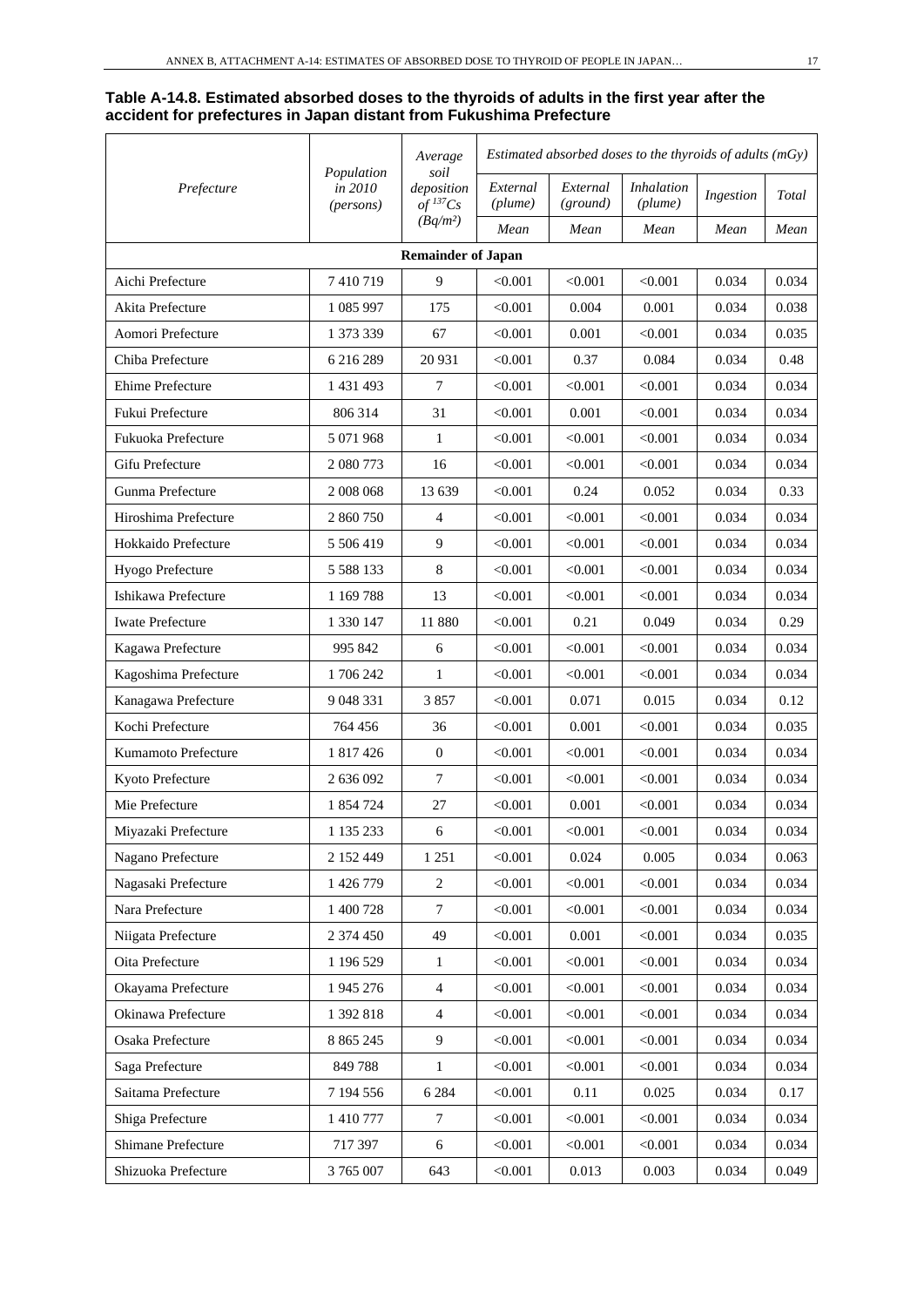| Prefecture                | Population<br>in 2010<br>( <i>persons</i> ) | Average<br>soil<br>deposition<br>$of$ <sup>137</sup> Cs<br>$(Bq/m^2)$ | Estimated absorbed doses to the thyroids of adults $(mGy)$ |                      |                              |           |       |  |
|---------------------------|---------------------------------------------|-----------------------------------------------------------------------|------------------------------------------------------------|----------------------|------------------------------|-----------|-------|--|
|                           |                                             |                                                                       | External<br>(plume)                                        | External<br>(ground) | <i>Inhalation</i><br>(plume) | Ingestion | Total |  |
|                           |                                             |                                                                       | Mean                                                       | Mean                 | Mean                         | Mean      | Mean  |  |
| Tokushima Prefecture      | 785 491                                     | 8                                                                     | < 0.001                                                    | < 0.001              | < 0.001                      | 0.034     | 0.034 |  |
| Tokyo                     | 13 159 388                                  | 8499                                                                  | < 0.001                                                    | 0.15                 | 0.033                        | 0.034     | 0.22  |  |
| <b>Tottori Prefecture</b> | 588 667                                     | 11                                                                    | < 0.001                                                    | < 0.001              | < 0.001                      | 0.034     | 0.034 |  |
| Toyama Prefecture         | 1 093 247                                   | 16                                                                    | < 0.001                                                    | < 0.001              | < 0.001                      | 0.034     | 0.034 |  |
| Wakayama Prefecture       | 1 002 198                                   | 10                                                                    | < 0.001                                                    | < 0.001              | < 0.001                      | 0.034     | 0.034 |  |
| Yamaguchi Prefecture      | 1451338                                     | 3                                                                     | < 0.001                                                    | < 0.001              | < 0.001                      | 0.034     | 0.034 |  |
| Yamanashi Prefecture      | 863 075                                     | 208                                                                   | < 0.001                                                    | 0.004                | 0.001                        | 0.034     | 0.039 |  |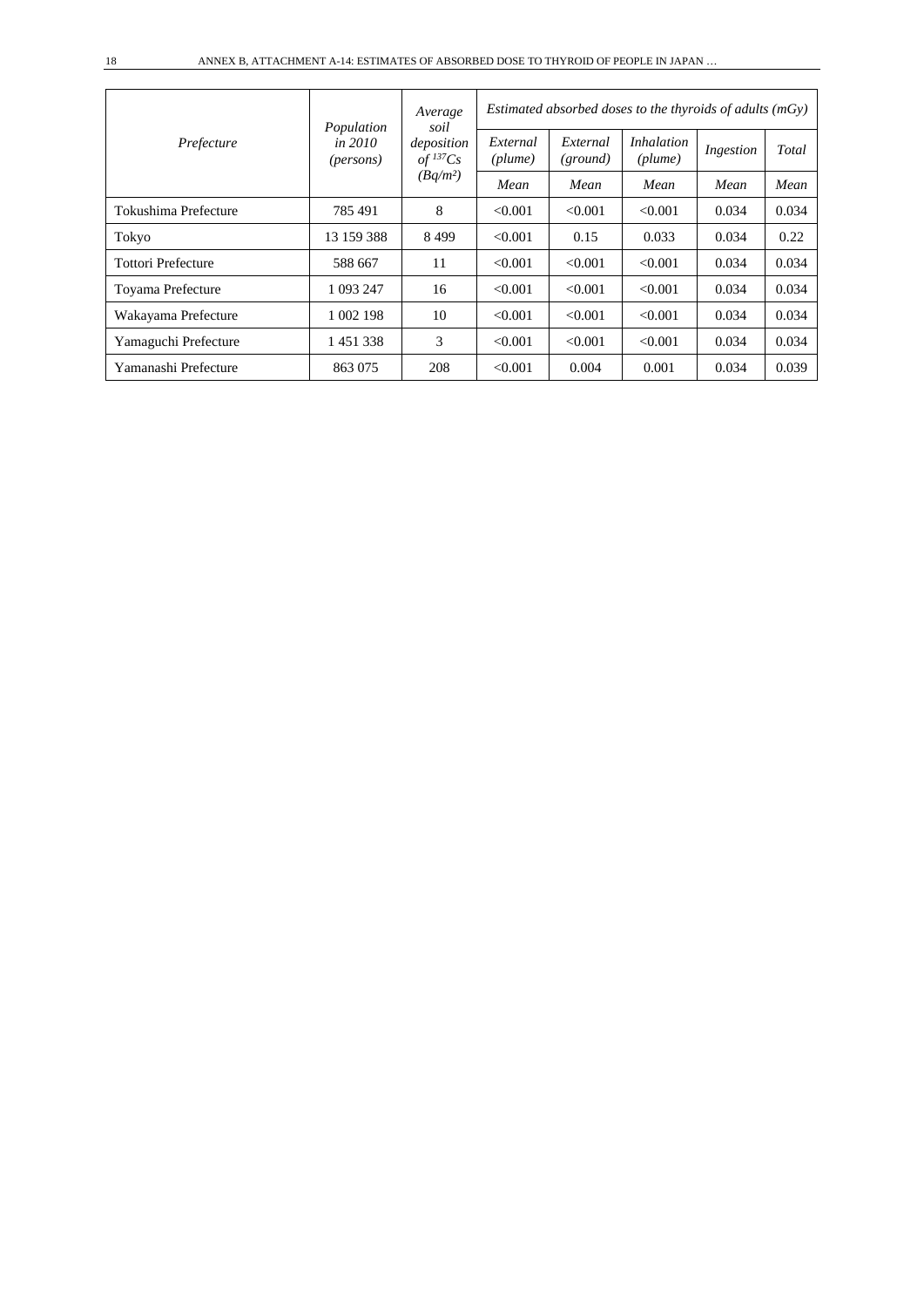#### **Table A-14.9. Estimated absorbed doses to the thyroids of 10-year-old children in the first year after the accident for prefectures in Japan distant from Fukushima Prefecture**

| Prefecture              | Population<br>in 2010<br>(persons) | Average<br>soil<br>deposition<br>$of$ <sup>137</sup> Cs | Estimated absorbed doses to the thyroids<br>of 10-year-old children $(mGy)$ |                      |                              |           |       |  |
|-------------------------|------------------------------------|---------------------------------------------------------|-----------------------------------------------------------------------------|----------------------|------------------------------|-----------|-------|--|
|                         |                                    |                                                         | External<br>(plume)                                                         | External<br>(ground) | <b>Inhalation</b><br>(plume) | Ingestion | Total |  |
|                         |                                    | $(Bq/m^2)$                                              | Mean                                                                        | Mean                 | Mean                         | Mean      | Mean  |  |
|                         |                                    | <b>Remainder of Japan</b>                               |                                                                             |                      |                              |           |       |  |
| Aichi Prefecture        | 7410719                            | 9                                                       | < 0.001                                                                     | < 0.001              | < 0.001                      | 0.073     | 0.073 |  |
| Akita Prefecture        | 1 085 997                          | 175                                                     | < 0.001                                                                     | 0.004                | 0.001                        | 0.073     | 0.078 |  |
| Aomori Prefecture       | 1 373 339                          | 67                                                      | < 0.001                                                                     | 0.002                | < 0.001                      | 0.073     | 0.075 |  |
| Chiba Prefecture        | 6 216 289                          | 20 931                                                  | < 0.001                                                                     | 0.41                 | 0.14                         | 0.073     | 0.63  |  |
| Ehime Prefecture        | 1 431 493                          | 7                                                       | < 0.001                                                                     | < 0.001              | < 0.001                      | 0.073     | 0.073 |  |
| Fukui Prefecture        | 806 314                            | 31                                                      | < 0.001                                                                     | 0.001                | < 0.001                      | 0.073     | 0.074 |  |
| Fukuoka Prefecture      | 5 071 968                          | $\mathbf{1}$                                            | < 0.001                                                                     | < 0.001              | < 0.001                      | 0.073     | 0.073 |  |
| Gifu Prefecture         | 2 080 773                          | 16                                                      | < 0.001                                                                     | < 0.001              | < 0.001                      | 0.073     | 0.073 |  |
| Gunma Prefecture        | 2 008 068                          | 13 639                                                  | < 0.001                                                                     | 0.27                 | 0.088                        | 0.073     | 0.43  |  |
| Hiroshima Prefecture    | 2 860 750                          | 4                                                       | < 0.001                                                                     | < 0.001              | < 0.001                      | 0.073     | 0.073 |  |
| Hokkaido Prefecture     | 5 506 419                          | 9                                                       | < 0.001                                                                     | < 0.001              | < 0.001                      | 0.073     | 0.073 |  |
| Hyogo Prefecture        | 5 5 8 1 3 3                        | 8                                                       | < 0.001                                                                     | < 0.001              | < 0.001                      | 0.073     | 0.073 |  |
| Ishikawa Prefecture     | 1 1 69 7 88                        | 13                                                      | < 0.001                                                                     | < 0.001              | < 0.001                      | 0.073     | 0.073 |  |
| <b>Iwate Prefecture</b> | 1 330 147                          | 11 880                                                  | < 0.001                                                                     | 0.24                 | 0.083                        | 0.073     | 0.39  |  |
| Kagawa Prefecture       | 995 842                            | 6                                                       | < 0.001                                                                     | < 0.001              | < 0.001                      | 0.073     | 0.073 |  |
| Kagoshima Prefecture    | 1706242                            | 1                                                       | < 0.001                                                                     | < 0.001              | < 0.001                      | 0.073     | 0.073 |  |
| Kanagawa Prefecture     | 9 048 331                          | 3857                                                    | < 0.001                                                                     | 0.080                | 0.025                        | 0.073     | 0.18  |  |
| Kochi Prefecture        | 764 456                            | 36                                                      | < 0.001                                                                     | 0.001                | < 0.001                      | 0.073     | 0.074 |  |
| Kumamoto Prefecture     | 1 817 426                          | $\mathbf{0}$                                            | < 0.001                                                                     | < 0.001              | < 0.001                      | 0.073     | 0.073 |  |
| Kyoto Prefecture        | 2 636 092                          | $7\phantom{.0}$                                         | < 0.001                                                                     | < 0.001              | < 0.001                      | 0.073     | 0.073 |  |
| Mie Prefecture          | 1 854 724                          | 27                                                      | < 0.001                                                                     | 0.001                | < 0.001                      | 0.073     | 0.074 |  |
| Miyazaki Prefecture     | 1 135 233                          | 6                                                       | < 0.001                                                                     | < 0.001              | < 0.001                      | 0.073     | 0.073 |  |
| Nagano Prefecture       | 2 152 449                          | 1 251                                                   | < 0.001                                                                     | 0.027                | 0.008                        | 0.073     | 0.11  |  |
| Nagasaki Prefecture     | 1 426 779                          | $\sqrt{2}$                                              | < 0.001                                                                     | < 0.001              | < 0.001                      | 0.073     | 0.073 |  |
| Nara Prefecture         | 1 400 728                          | $\tau$                                                  | < 0.001                                                                     | < 0.001              | < 0.001                      | 0.073     | 0.073 |  |
| Niigata Prefecture      | 2 374 450                          | 49                                                      | < 0.001                                                                     | 0.001                | < 0.001                      | 0.073     | 0.074 |  |
| Oita Prefecture         | 1 196 529                          | $\mathbf{1}$                                            | < 0.001                                                                     | < 0.001              | < 0.001                      | 0.073     | 0.073 |  |
| Okayama Prefecture      | 1 945 276                          | $\overline{4}$                                          | < 0.001                                                                     | < 0.001              | < 0.001                      | 0.073     | 0.073 |  |
| Okinawa Prefecture      | 1 392 818                          | $\overline{4}$                                          | < 0.001                                                                     | < 0.001              | < 0.001                      | 0.073     | 0.073 |  |
| Osaka Prefecture        | 8 8 6 5 2 4 5                      | $\overline{9}$                                          | < 0.001                                                                     | < 0.001              | < 0.001                      | 0.073     | 0.073 |  |
| Saga Prefecture         | 849788                             | $\mathbf{1}$                                            | < 0.001                                                                     | < 0.001              | < 0.001                      | 0.073     | 0.073 |  |
| Saitama Prefecture      | 7 194 556                          | 6 2 8 4                                                 | < 0.001                                                                     | 0.13                 | 0.041                        | 0.073     | 0.24  |  |
| Shiga Prefecture        | 1 410 777                          | $\tau$                                                  | < 0.001                                                                     | < 0.001              | < 0.001                      | 0.073     | 0.073 |  |
| Shimane Prefecture      | 717 397                            | 6                                                       | < 0.001                                                                     | < 0.001              | < 0.001                      | 0.073     | 0.073 |  |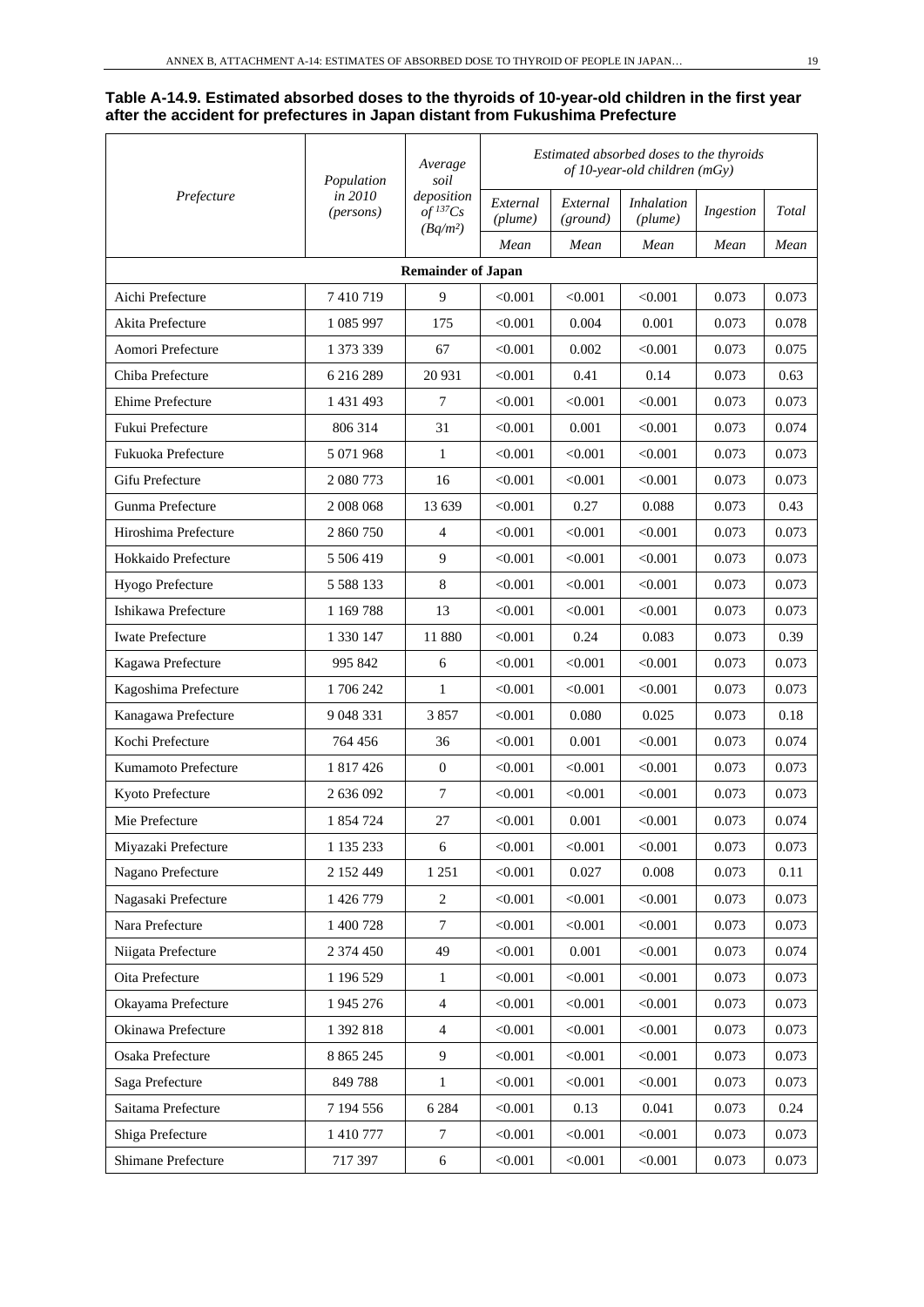| Prefecture                | Population                      | Average<br>soil                                    | Estimated absorbed doses to the thyroids<br>of 10-year-old children $(mGv)$ |                      |                              |           |       |  |  |
|---------------------------|---------------------------------|----------------------------------------------------|-----------------------------------------------------------------------------|----------------------|------------------------------|-----------|-------|--|--|
|                           | in $2010$<br>( <i>persons</i> ) | deposition<br>$of$ <sup>137</sup> Cs<br>$(Bq/m^2)$ | External<br>(plume)                                                         | External<br>(ground) | <i>Inhalation</i><br>(plume) | Ingestion | Total |  |  |
|                           |                                 |                                                    | Mean                                                                        | Mean                 | Mean                         | Mean      | Mean  |  |  |
| Shizuoka Prefecture       | 3 765 007                       | 643                                                | < 0.001                                                                     | 0.014                | 0.004                        | 0.073     | 0.091 |  |  |
| Tokushima Prefecture      | 785491                          | 8                                                  | < 0.001                                                                     | < 0.001              | < 0.001                      | 0.073     | 0.073 |  |  |
| Tokyo                     | 13 159 388                      | 8499                                               | < 0.001                                                                     | 0.17                 | 0.056                        | 0.073     | 0.30  |  |  |
| <b>Tottori Prefecture</b> | 588 667                         | 11                                                 | < 0.001                                                                     | < 0.001              | < 0.001                      | 0.073     | 0.073 |  |  |
| Toyama Prefecture         | 1 093 247                       | 16                                                 | < 0.001                                                                     | < 0.001              | < 0.001                      | 0.073     | 0.073 |  |  |
| Wakayama Prefecture       | 1 002 198                       | 10                                                 | < 0.001                                                                     | < 0.001              | < 0.001                      | 0.073     | 0.073 |  |  |
| Yamaguchi Prefecture      | 1451338                         | 3                                                  | < 0.001                                                                     | < 0.001              | < 0.001                      | 0.073     | 0.073 |  |  |
| Yamanashi Prefecture      | 863 075                         | 208                                                | < 0.001                                                                     | 0.005                | 0.001                        | 0.073     | 0.079 |  |  |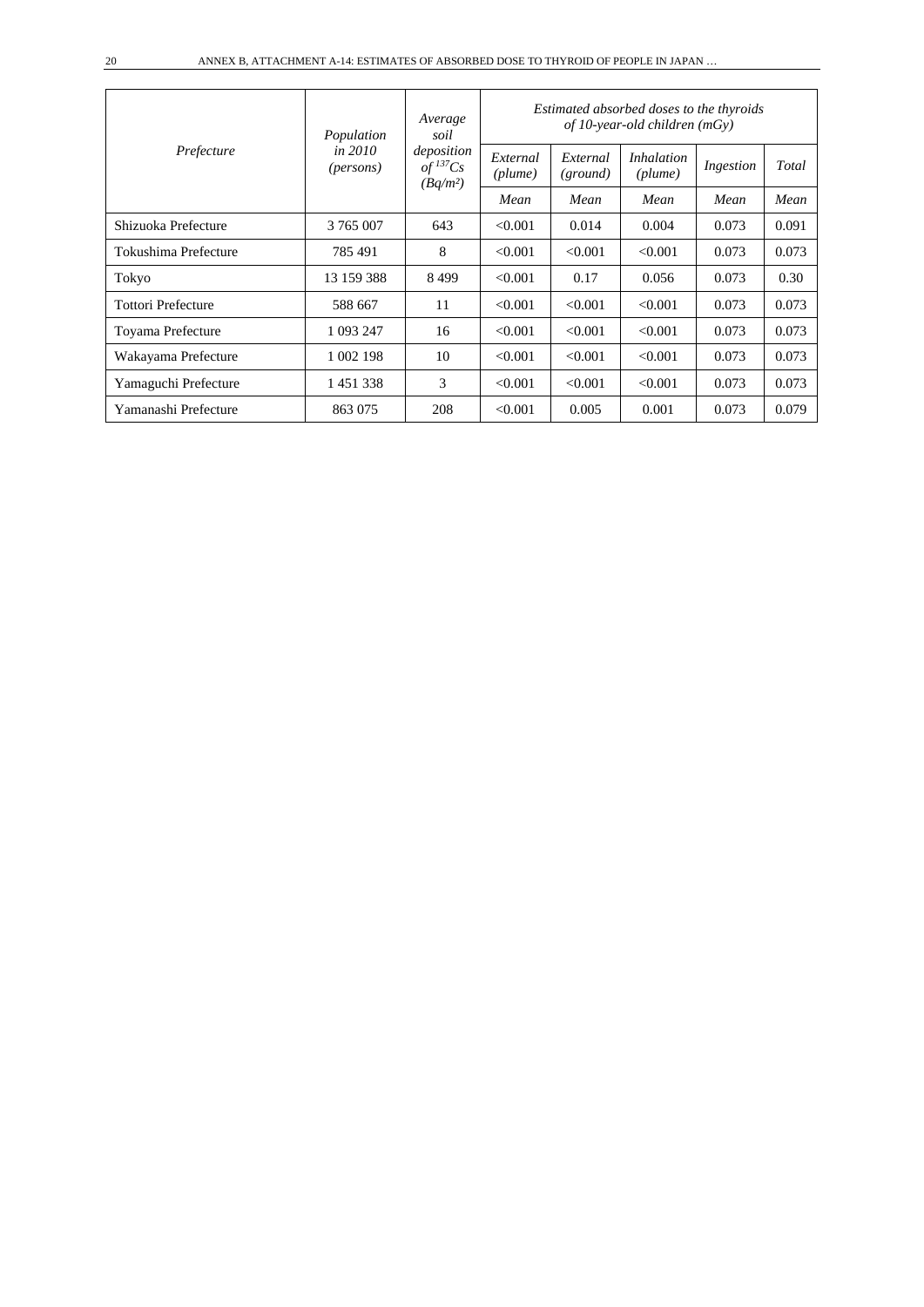#### **Table A-14.10. Estimated absorbed doses to the thyroids of 1-year-old infants in the first year after the accident for prefectures in Japan distant from Fukushima Prefecture**

| Prefecture                       | Population           | Average<br>soil                      | Estimated absorbed doses to the thyroids<br>of 1-year-old infants (mGy) |                      |                              |           |       |  |
|----------------------------------|----------------------|--------------------------------------|-------------------------------------------------------------------------|----------------------|------------------------------|-----------|-------|--|
|                                  | in 2010<br>(persons) | deposition<br>$of$ <sup>137</sup> Cs | External<br>(plume)                                                     | External<br>(ground) | <b>Inhalation</b><br>(plume) | Ingestion | Total |  |
|                                  |                      | $(Bq/m^2)$                           | Mean                                                                    | Mean                 | Mean                         | Mean      | Mean  |  |
|                                  |                      | <b>Remainder of Japan</b>            |                                                                         |                      |                              |           |       |  |
| Aichi Prefecture                 | 7410719              | 9                                    | < 0.001                                                                 | < 0.001              | < 0.001                      | 0.087     | 0.087 |  |
| Akita Prefecture                 | 1 085 997            | 175                                  | < 0.001                                                                 | 0.005                | 0.001                        | 0.087     | 0.093 |  |
| Aomori Prefecture                | 1 373 339            | 67                                   | < 0.001                                                                 | 0.002                | 0.001                        | 0.087     | 0.090 |  |
| Chiba Prefecture                 | 6 216 289            | 20 931                               | < 0.001                                                                 | 0.47                 | 0.18                         | 0.087     | 0.74  |  |
| Ehime Prefecture                 | 1 431 493            | $\tau$                               | < 0.001                                                                 | < 0.001              | < 0.001                      | 0.087     | 0.087 |  |
| Fukui Prefecture                 | 806 314              | 31                                   | < 0.001                                                                 | 0.001                | < 0.001                      | 0.087     | 0.088 |  |
| Fukuoka Prefecture               | 5 071 968            | $\mathbf{1}$                         | < 0.001                                                                 | < 0.001              | < 0.001                      | 0.087     | 0.087 |  |
| Gifu Prefecture                  | 2 080 773            | 16                                   | < 0.001                                                                 | < 0.001              | < 0.001                      | 0.087     | 0.088 |  |
| Gunma Prefecture                 | 2 008 068            | 13 639                               | < 0.001                                                                 | 0.31                 | 0.11                         | 0.087     | 0.51  |  |
| Hiroshima Prefecture             | 2 860 750            | 4                                    | < 0.001                                                                 | < 0.001              | < 0.001                      | 0.087     | 0.087 |  |
| Hokkaido Prefecture              | 5 506 419            | 9                                    | < 0.001                                                                 | < 0.001              | $<$ 0.001 $\,$               | 0.087     | 0.087 |  |
| Hyogo Prefecture                 | 5 5 8 8 1 3 3        | $8\,$                                | < 0.001                                                                 | < 0.001              | < 0.001                      | 0.087     | 0.087 |  |
| Ishikawa Prefecture              | 1 169 788            | 13                                   | < 0.001                                                                 | < 0.001              | $<\!\!0.001$                 | 0.087     | 0.088 |  |
| <b>Iwate Prefecture</b>          | 1 330 147            | 11 880                               | < 0.001                                                                 | 0.27                 | 0.11                         | 0.087     | 0.46  |  |
| Kagawa Prefecture                | 995 842              | 6                                    | < 0.001                                                                 | < 0.001              | < 0.001                      | 0.087     | 0.087 |  |
| Kagoshima Prefecture [Kagoshima] | 1706242              | 1                                    | < 0.001                                                                 | < 0.001              | $<$ 0.001 $\,$               | 0.087     | 0.087 |  |
| Kanagawa Prefecture              | 9 048 331            | 3857                                 | < 0.001                                                                 | 0.091                | 0.033                        | 0.087     | 0.21  |  |
| Kochi Prefecture                 | 764 456              | 36                                   | < 0.001                                                                 | 0.001                | $<$ 0.001 $\,$               | 0.087     | 0.088 |  |
| Kumamoto Prefecture              | 1 817 426            | $\mathbf{0}$                         | < 0.001                                                                 | < 0.001              | < 0.001                      | 0.087     | 0.087 |  |
| Kyoto Prefecture                 | 2 636 092            | $\tau$                               | < 0.001                                                                 | < 0.001              | < 0.001                      | 0.087     | 0.087 |  |
| Mie Prefecture                   | 1 854 724            | 27                                   | < 0.001                                                                 | 0.001                | < 0.001                      | 0.087     | 0.088 |  |
| Miyazaki Prefecture              | 1 135 233            | 6                                    | < 0.001                                                                 | < 0.001              | < 0.001                      | 0.087     | 0.087 |  |
| Nagano Prefecture                | 2 152 449            | 1 2 5 1                              | < 0.001                                                                 | 0.031                | 0.011                        | 0.087     | 0.13  |  |
| Nagasaki Prefecture              | 1 426 779            | $\overline{c}$                       | < 0.001                                                                 | < 0.001              | < 0.001                      | 0.087     | 0.087 |  |
| Nara Prefecture                  | 1 400 728            | $\tau$                               | < 0.001                                                                 | < 0.001              | < 0.001                      | 0.087     | 0.087 |  |
| Niigata Prefecture               | 2 374 450            | 49                                   | < 0.001                                                                 | 0.001                | < 0.001                      | 0.087     | 0.089 |  |
| Oita Prefecture                  | 1 196 529            | 1                                    | < 0.001                                                                 | < 0.001              | < 0.001                      | 0.087     | 0.087 |  |
| Okayama Prefecture               | 1 945 276            | $\overline{4}$                       | < 0.001                                                                 | < 0.001              | < 0.001                      | 0.087     | 0.087 |  |
| Okinawa Prefecture               | 1 392 818            | $\overline{4}$                       | < 0.001                                                                 | < 0.001              | < 0.001                      | 0.087     | 0.087 |  |
| Osaka Prefecture                 | 8 8 6 5 2 4 5        | 9                                    | < 0.001                                                                 | < 0.001              | < 0.001                      | 0.087     | 0.087 |  |
| Saga Prefecture                  | 849 788              | $\mathbf{1}$                         | < 0.001                                                                 | < 0.001              | < 0.001                      | 0.087     | 0.087 |  |
| Saitama Prefecture               | 7 194 556            | 6 2 8 4                              | < 0.001                                                                 | 0.15                 | 0.053                        | 0.087     | 0.29  |  |
| Shiga Prefecture                 | 1 410 777            | $\tau$                               | < 0.001                                                                 | < 0.001              | < 0.001                      | 0.087     | 0.087 |  |
| Shimane Prefecture               | 717 397              | $\sqrt{6}$                           | < 0.001                                                                 | < 0.001              | < 0.001                      | 0.087     | 0.087 |  |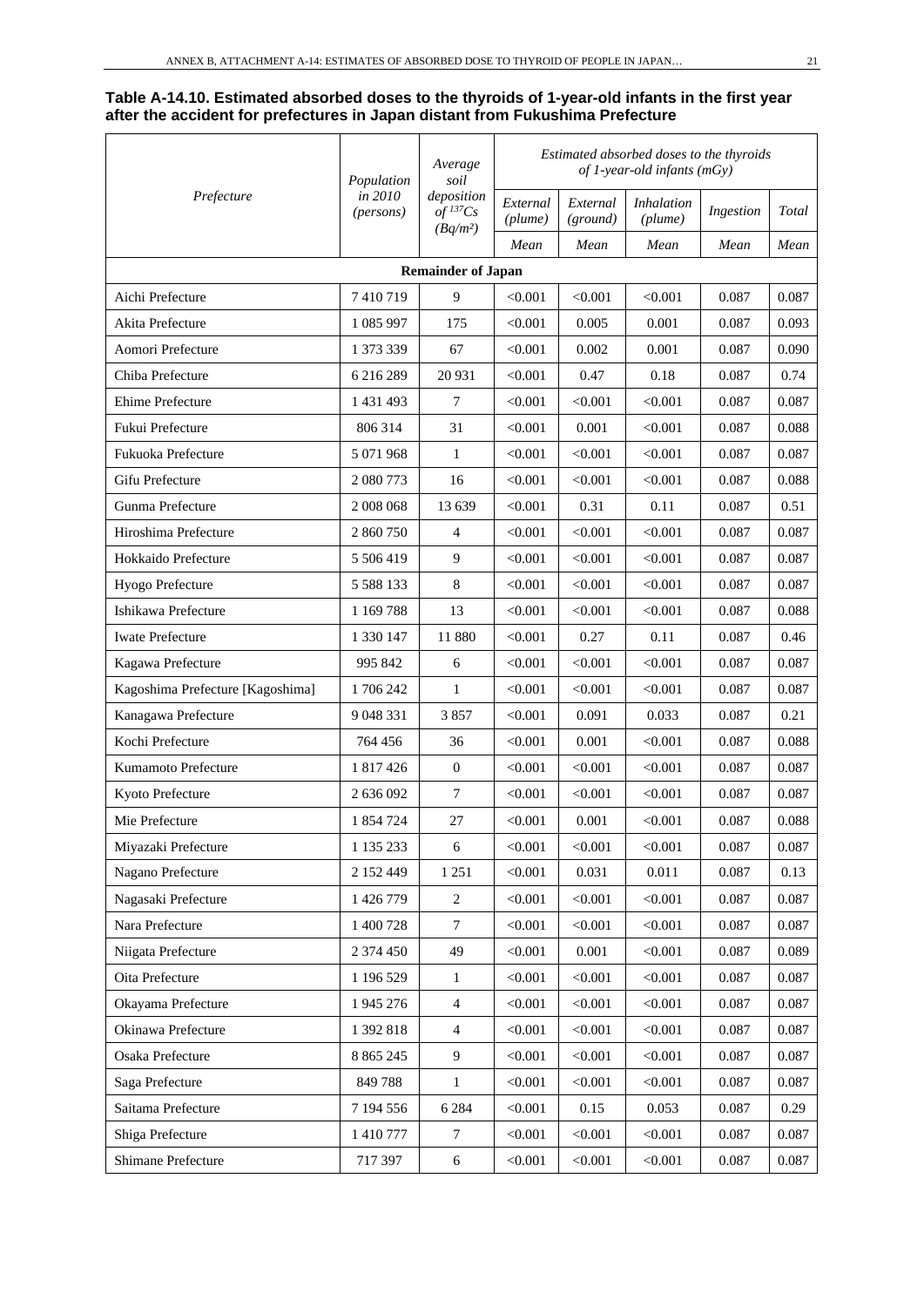| Prefecture                | Population             | Average<br>soil<br>deposition<br>$of$ <sup>137</sup> Cs<br>$(Bq/m^2)$ | Estimated absorbed doses to the thyroids<br>of 1-year-old infants (mGy) |                      |                              |           |       |  |  |
|---------------------------|------------------------|-----------------------------------------------------------------------|-------------------------------------------------------------------------|----------------------|------------------------------|-----------|-------|--|--|
|                           | in $2010$<br>(persons) |                                                                       | External<br>(plume)                                                     | External<br>(ground) | <i>Inhalation</i><br>(plume) | Ingestion | Total |  |  |
|                           |                        |                                                                       | Mean                                                                    | Mean                 | Mean                         | Mean      | Mean  |  |  |
| Shizuoka Prefecture       | 3 765 007              | 643                                                                   | < 0.001                                                                 | 0.016                | 0.005                        | 0.087     | 0.11  |  |  |
| Tokushima Prefecture      | 785491                 | 8                                                                     | < 0.001                                                                 | < 0.001              | < 0.001                      | 0.087     | 0.087 |  |  |
| Tokyo                     | 13 159 388             | 8499                                                                  | < 0.001                                                                 | 0.20                 | 0.072                        | 0.087     | 0.36  |  |  |
| <b>Tottori Prefecture</b> | 588 667                | 11                                                                    | < 0.001                                                                 | < 0.001              | < 0.001                      | 0.087     | 0.087 |  |  |
| Toyama Prefecture         | 1 093 247              | 16                                                                    | < 0.001                                                                 | < 0.001              | < 0.001                      | 0.087     | 0.088 |  |  |
| Wakayama Prefecture       | 1 002 198              | 10                                                                    | < 0.001                                                                 | < 0.001              | < 0.001                      | 0.087     | 0.087 |  |  |
| Yamaguchi Prefecture      | 1451338                | 3                                                                     | < 0.001                                                                 | < 0.001              | < 0.001                      | 0.087     | 0.087 |  |  |
| Yamanashi Prefecture      | 863 075                | 208                                                                   | < 0.001                                                                 | 0.006                | 0.002                        | 0.087     | 0.094 |  |  |